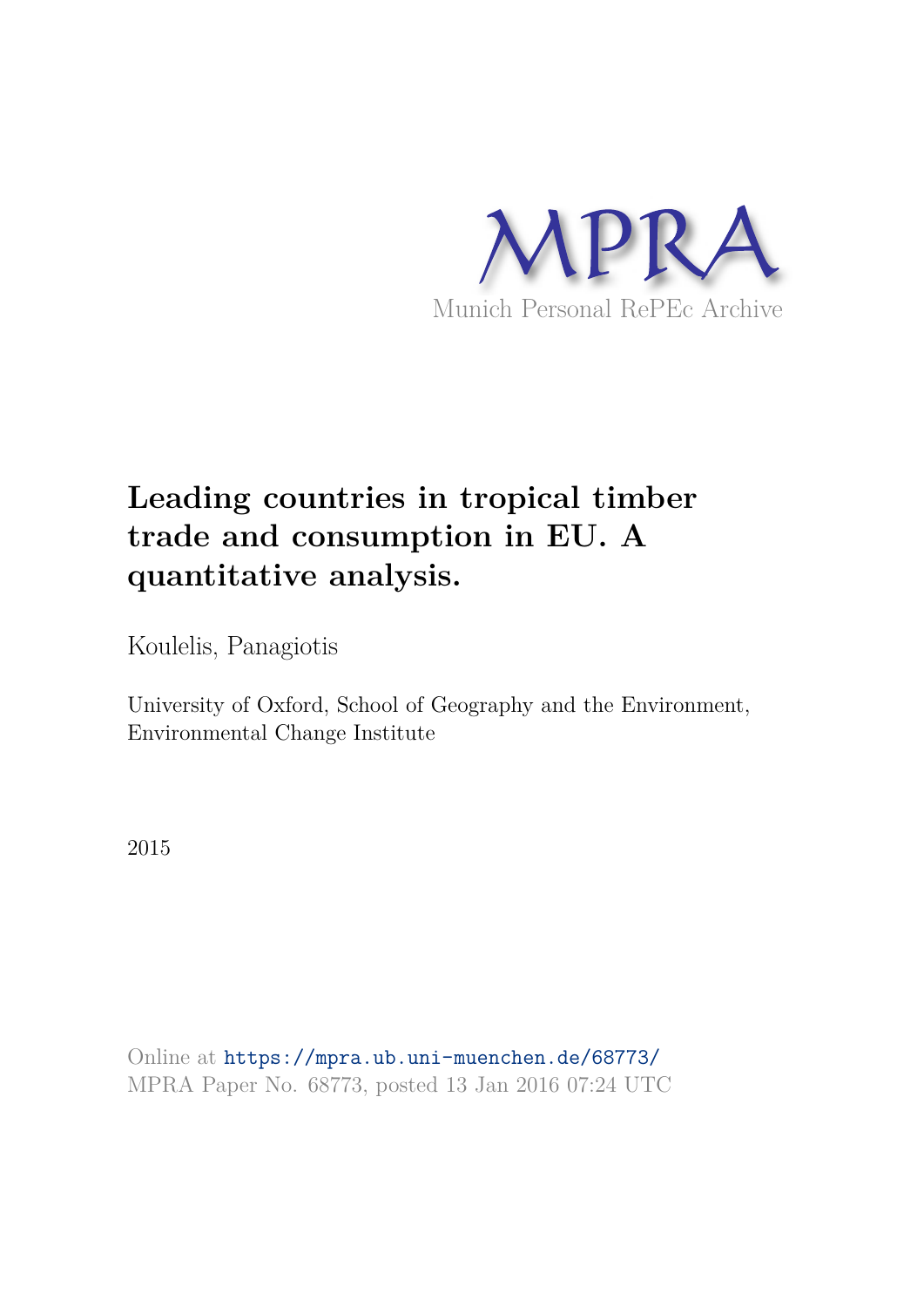# Panagiotis P. Koulelis<sup>1</sup>

The EU is an important market for both legally and illegally harvested timber entering international trade. The demand from the European countries for tropical wood for national consumption or for trade reasons possibly is connected with illegally harvested tropical timber from origin countries in the Tropics, with the known subsequent degradation of forestland. In this study the trade in tropical timber that takes place in the EU is analyzed, and more specifically with four separate tropical categories. The leading EU countries in imports, re-exports and consumption are presented in order to underline their basic trading role in the European tropical timber market. Belgium is indicated as one of these together with France, Italy, Netherlands and UK. Belgium's trade role was found to be significant, taking the leading role as re-exporter in sawnwood, veneer and industrial roundwood. The leader in consumption per capita seems to be the Netherlands regarding sawnwood and plywood, while Portugal ranked first in tropical industrial roundwood consumption per capita on average during the examined period. Italy seems to be a large consumer of tropical veneer. An analysis of some trade flows is also applied to better understand the role of the other trade partnerships inside the EU. The role of the EU in general with the parallel construction of policy instruments to combat illegal logging is also highlighted.

**Keywords***:* tropical wood, illegal logging, timber flows, timber consumption

## INTRODUCTION

<sup>1</sup> Address correspondence to Panagiotis P. Koulelis, School of Geography and the Environment, Environmental Change Institute Oxford University, UK. E-mail: panagiotis.koulelis@ouce.ox.ac.uk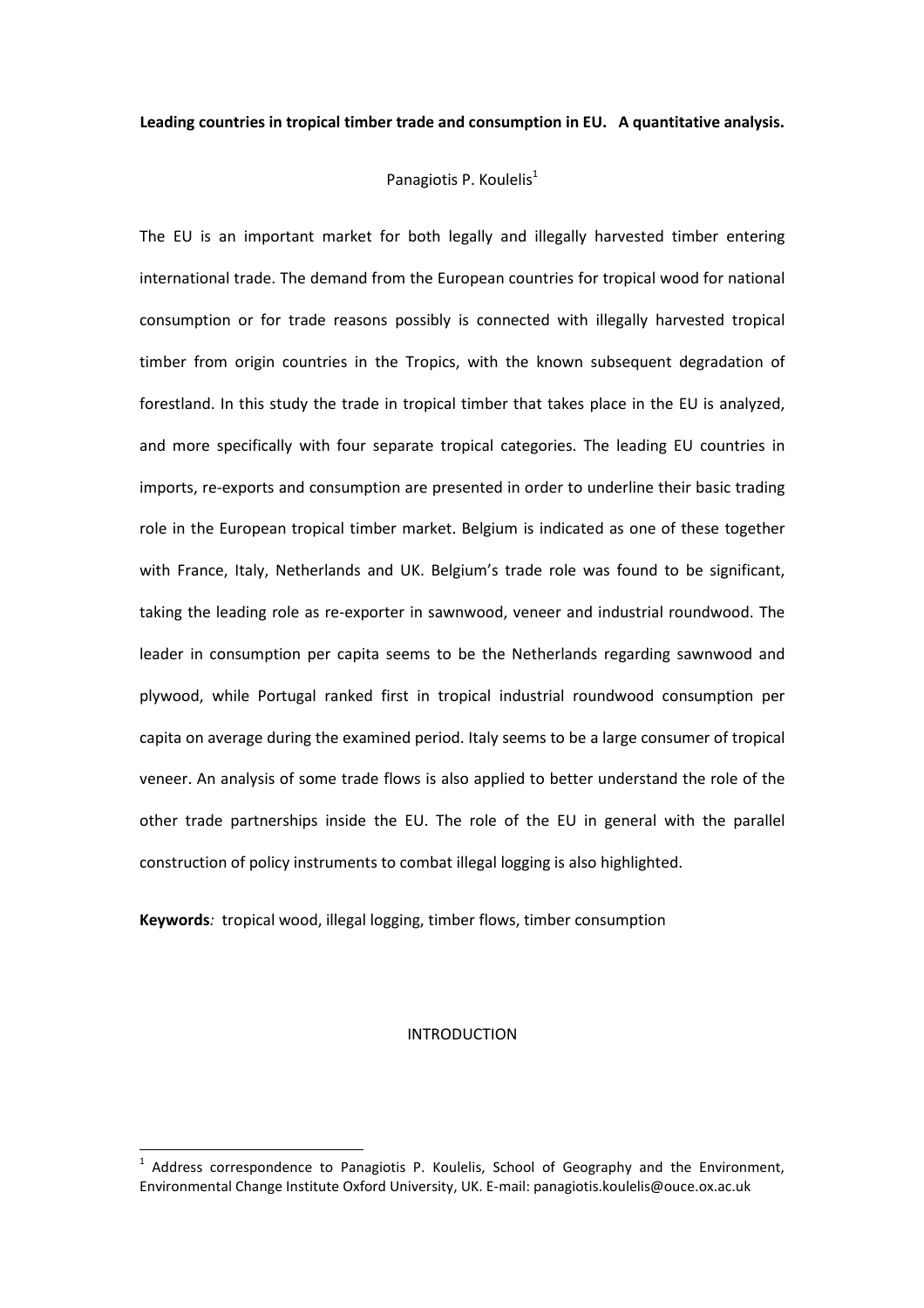While demand in the EU is affected by the deteriorating economic situation in the eurozone, the tropical timber trade is facing a decline. Declines in tropical timber imports in most major markets are observed. In the UK and in a number of EU countries, austerity measures are expected to continue to weaken consumption of tropical timber (ITTO, 2012). On the other hand, the potential influence from policies that are trying to avoid global illegal logging seems to be connected with this change in trade. International policy instruments such as FSC, FLEGT and the EUTR – by reducing the amount of illegally sourced timber placed on the market and by promoting sustainable forest management – can, to some extent, be associated with the above trend. Increased ambiguity in trade seems to have side effects like substitution of oak lumber for tropical lumber and diversion of exports of tropical timber to regions with less stringent regulatory framework than the EU (Giourca et al., 2013). Furthermore, the major market of EU is losing points to the markets of other regions. For example, Asia-Pacific continues to dominate the tropical sawnwood trade but has increasingly diverted trade relations from the EU to China (ITTO, 2012). On the other hand, there are indications that importers in the EU are already shifting from high- to low-risk sources, importing timber from verified legal and sustainable sources (ibid). It is obvious that tropical timber in the EU will never be as strong as timber trade harvested from EU forests. Intra-EU trade is very important, accounting for around 80% of the total EU trade in timber (EC, 2003). European consumers can satisfy their consuming needs harvesting from European forests, trading with neighboring countries and develop sustainable EU forest resources. This development has a crucial connection with job creation, bolstering the national and EU economy and keeping the traditional relationships between population and forests. A significant proportion of the global trade in tropical primary wood products (logs, sawnwood, veneer and plywood) is conducted within the Asia-Pacific region (ITTO, 2012), and only a part of the global trade in tropical wood concerns the EU. Nevertheless, the EU is an important market for both legally and illegally harvested timber entering international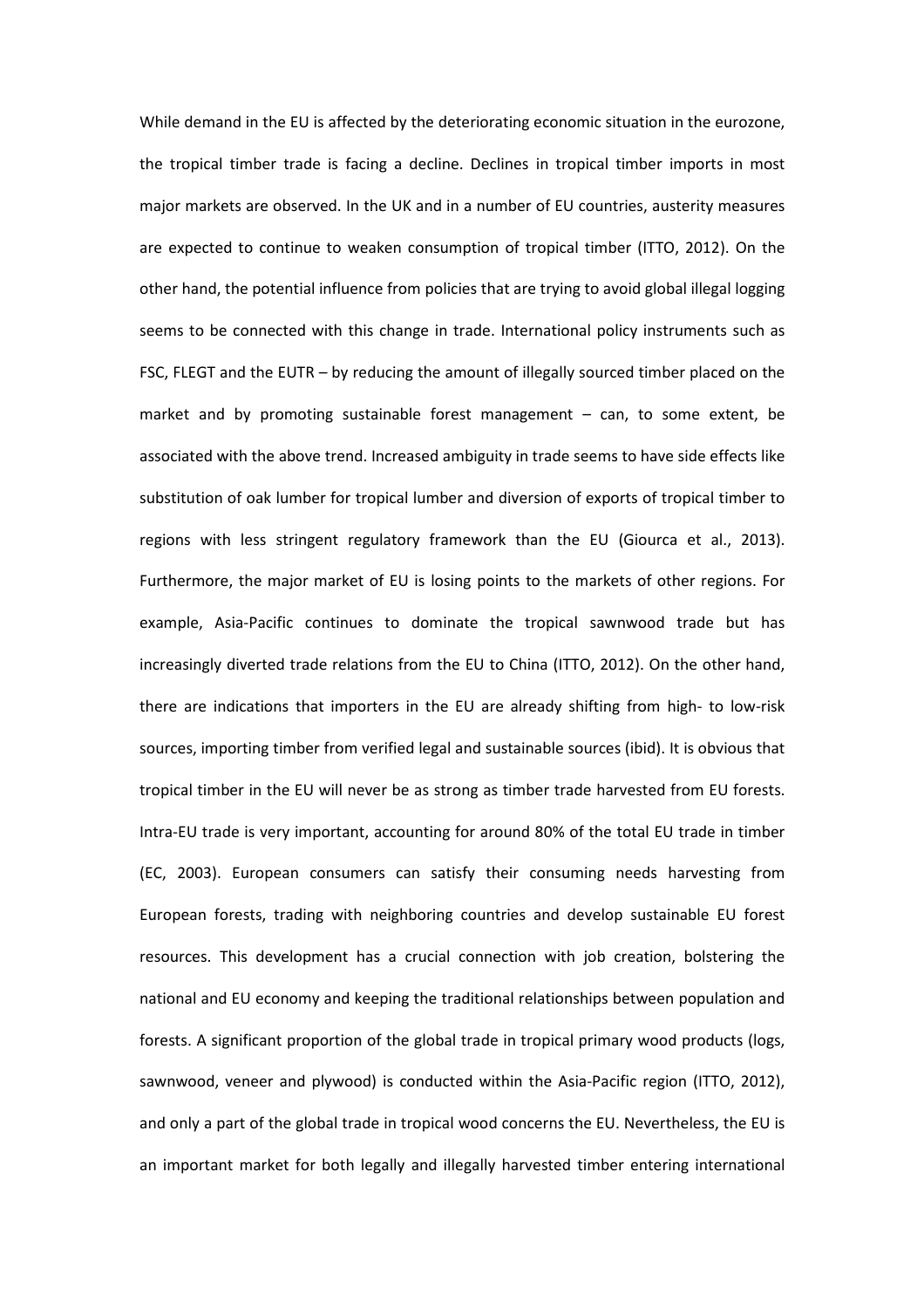trade (EC, 2003). The value of tropical wood imports into the EU-27 reached a peak of  $\epsilon$ 2.3 billion in 2007, before falling by 14.8 % in 2008 and by a considerably greater amount (40%) at the height of the financial and economic crisis, illustrating how the recession hit these high-value imports, following by a modest recovery in 2010 and 2011 (EUROSTAT, 2015). Thus, this trade seems quite significant as having economic influence inside the European economy but simultaneously is creating ecological impacts through the tropical imports for industrial use, into the countries between the Tropics.

Tropical forest loss and degradation has become an issue of major global concern (e.g. McDermott 2014). Possibly more than half of all the logging activities in the most vulnerable regions are conducted illegally and global estimates suggest that illegal activities may account for over a tenth of the total global timber trade, itself worth over US\$150 billion a year (Brack, 2005). Figure 1 presents the EU imports of tropical wood in tonnes. Brazil as an origin country is not included<sup>2</sup>. The particular figure includes all tropical wood products listed under Chapter 44 "wood and wood products" of the Harmonized System (HS) of Commodity Classification. The largest quantities of tropical wood to the EU originated from Cameroon with 578,000 tonnes, second is Indonesia with 492,000 tonnes, and third is Malaysia with 451,000 tonnes. Gabon also exported on average 447,000 tonnes to the EU for the selected period. This is followed by Congo, Côte d'Ivoire, Democratic Republic of the Congo, Ghana, Liberia, and other African, South East Asian and South American countries, with exported quantities under 150,000 tonnes. Despite considerable reductions in deforestation rates, wood balance analysis and a survey of experts suggest that illegal logging represents between 22% and 35% in Cameroon and 59% and 65% in Ghana, of the total logging activities (Lawson & MacFaul, 2010).

l

<sup>&</sup>lt;sup>2</sup> Data on tropical wood imports covers Cameroon, the Central African Republic, Ghana, Indonesia, Liberia and the Republic of Congo (Brazzaville). These countries have already signed or agreed Voluntary Partnership Agreements (VPAs) with the EU, as part of the EU's policy to fight illegal logging and associated trade. This policy was defined in 2003 with the **Forest Law Enforcement, Governance and Trade (FLEGT) action plan (Brazil in not in the VPAs Countries).**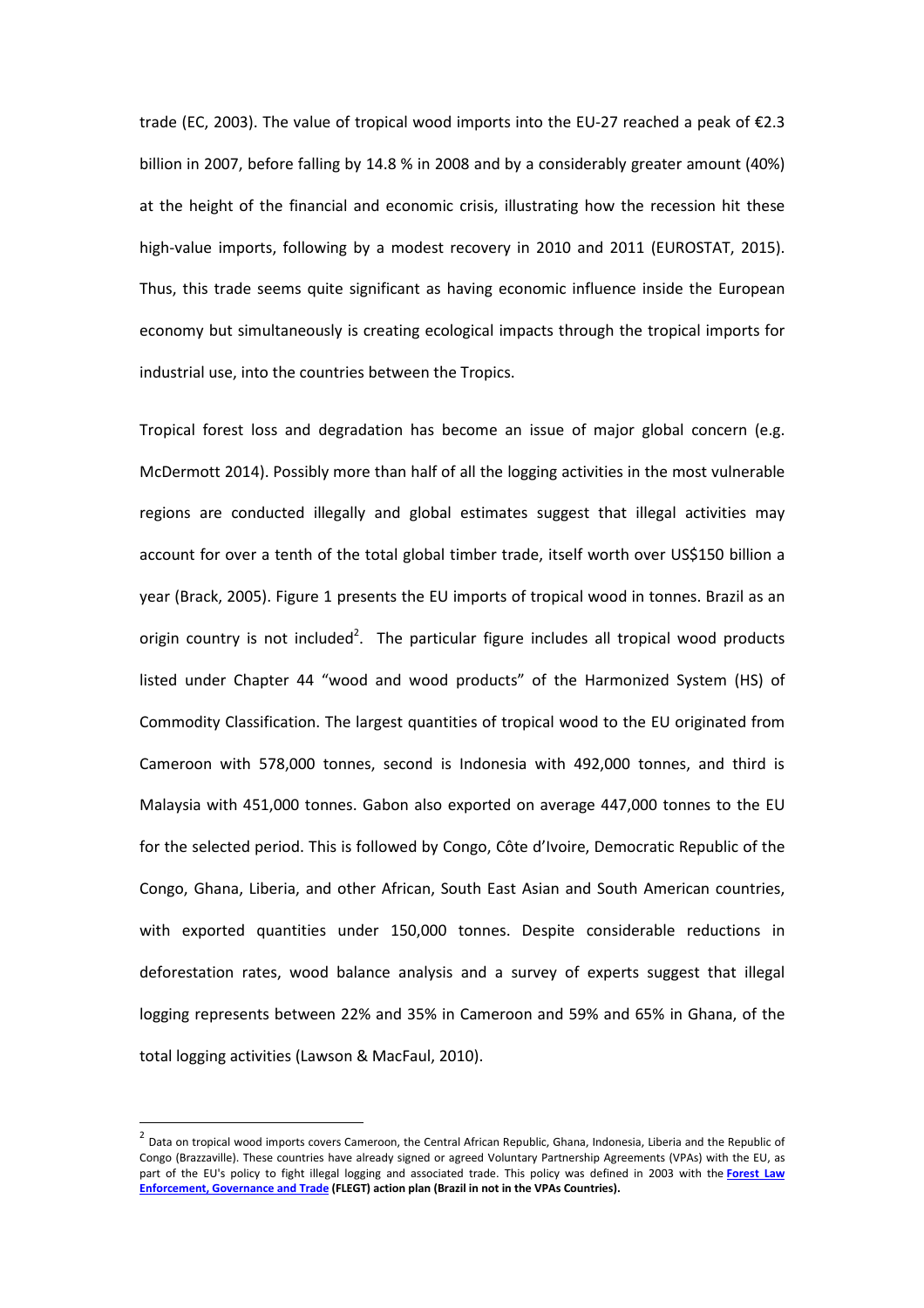The main scope of this paper is to define as effectively as possible which European countries are the leaders in trade and which are the leaders in consumption at national level in order to discover the deeper meaning of the demand for tropical timber at the EU level. For the first objective a quantitative analysis based on the great importers, the great reexporters and a partial description of some trade flows will be applied. For the second objective a short analysis of the tropical consumption per capita will be implemented. A further description related to the illegally harvested tropical timber based on literature review will be developed without attributing negative meaning to the particular trade,



**Figure 1.** EU(28) tropical wood import weights (average) and origin countries for the period 2000-2012. (EUROSTAT, 2015)

especially when it is known worldwide that EU efforts through its policy instruments to try to exclude illegal products from its imports and to build markets for verifiably legal products are continuant and important.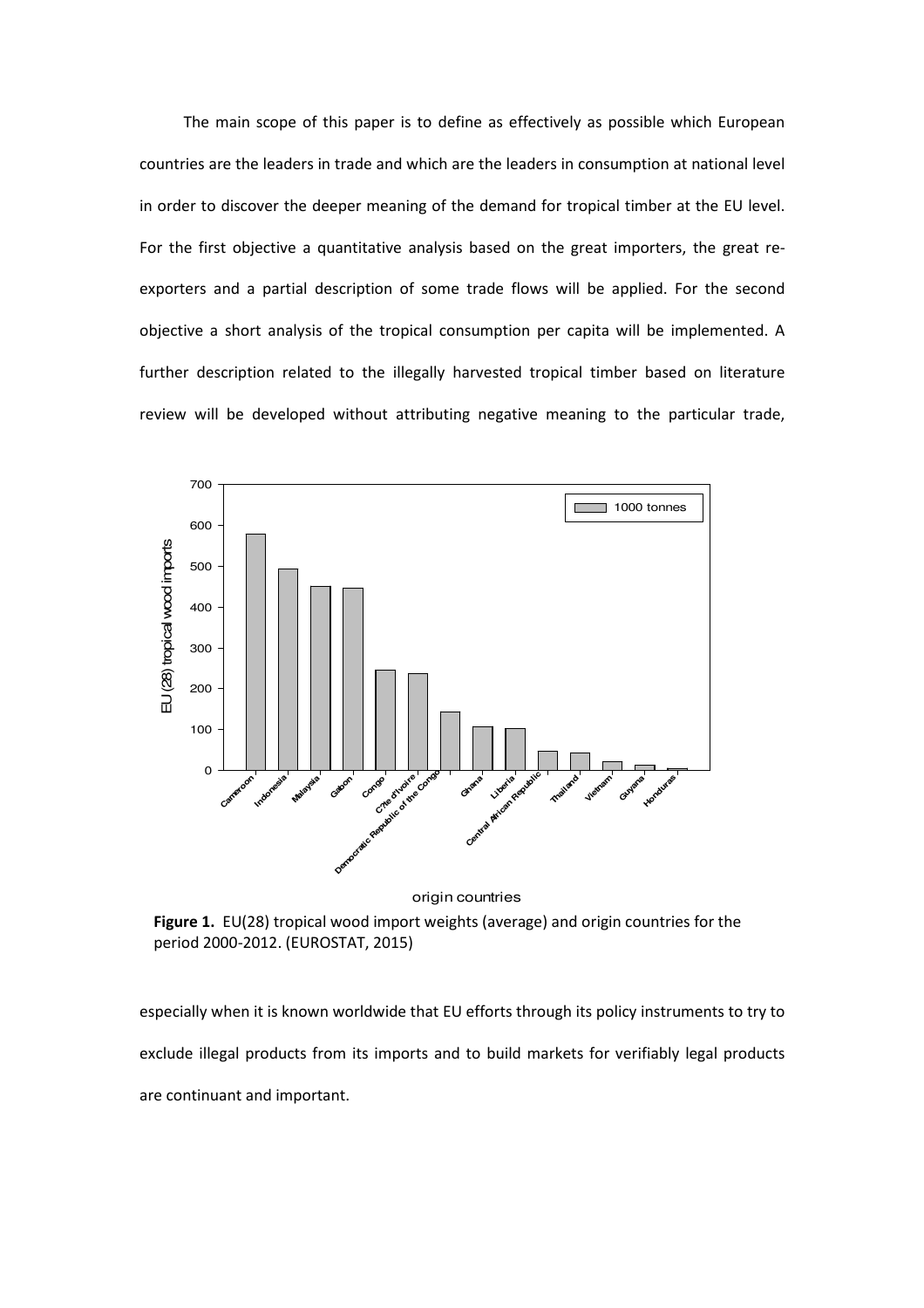#### DATA AND METHODS

Trade data analysis and literature review were used to describe flows, consumers and exposure to imports from risk countries. The data on tropical timber imports and exports for the European countries were drawn from the FAOSTAT and ITTO database for the period 2000–2013 (FAOSTAT, 2015; ITTO, 2015). For the first part of the analysis four basic tropical timber categories were used: sawnwood, veneer, plywood and industrial roundwood. An average for the examined period was calculated in order to summarize the results in a table, and rank the countries firstly according to the size of imports and secondly according to the percentage of imports that are re-exported. It is obvious that these re-exports don't only supply countries in the EU but possibly many regions in the world, following some specific trade flows that every country has developed over the years, although these "re-exports" could be characterized as an indicator of significant trade points of tropical timber inside the EU. This ranking is significant as imports are having an ecological impact on the origin countries. Following this rationale an evaluation of the first ten countries per timber category was applied.

For the examination of the tropical wood trade flows inside EU/EEA countries, only the case of tropical industrial roundwood Rwd Wir (NC) was analyzed, because it was the only one available from FAO's database (FAOSTAT, 2015). These trade flows could present one general trade between the countries but certainly cannot embody the total tropical trade inside the EU. According to FAO definitions, industrial Rwd Wir (NC) tropical (all roundwood except wood fuel) category is more representative for production and not for trade, and due to the national classification systems, components such as saw logs, veneer logs, etc. do not appear in trade (FAO, 2010). Conclusively, at least part of the "trade" evaluated in this study is regarding flows.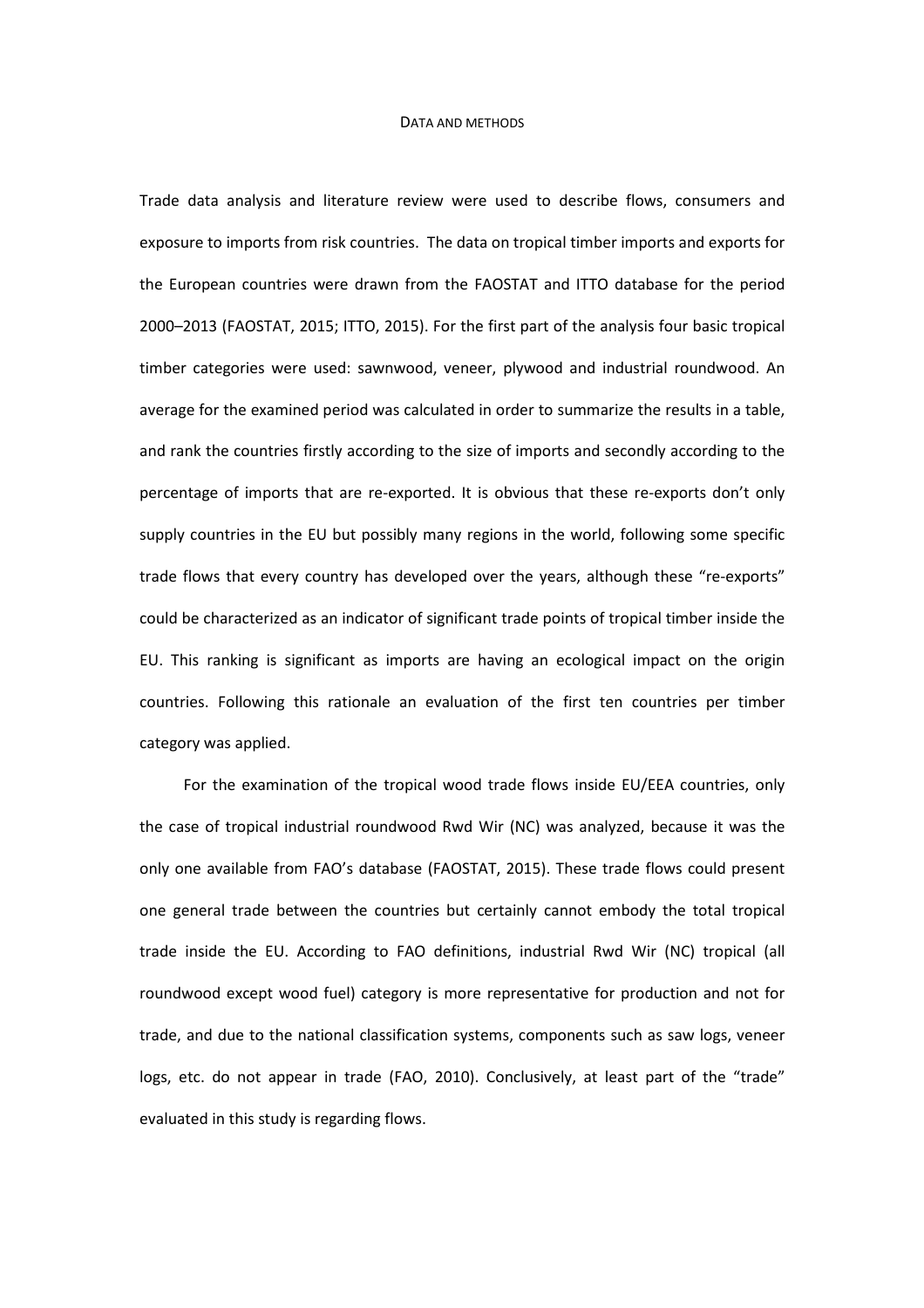#### **RESULTS**

# a) Leaders in trade

During the period examined the major importers of sawnwood on average are France, the Netherlands and Italy with 395,160 m<sup>3</sup>, 372,240 m<sup>3</sup> and 280,290 m<sup>3</sup> imports, respectively. Spain, Belgium and UK follow with over 200,000  $m^3$  imports of sawnwood on average. In addition it is important to mention that for the particular period, Belgium seems to be the most important re-exporter. 60.18% of sawnwood imports were re-exported, reaching the levels of 148,030  $m^3$  on average. Also Germany re-exported almost 43% of its imports of tropical sawnwood. The trade importance of those two countries is confirmed also by ITTO where it is reported that, with the exception of Belgium and Germany, all the major importing countries in the EU region reported declining imports in 2011, and all countries' imports were significantly lower than pre-crisis levels (ITTO, 2012). On the other hand, it is confirmed that Belgium, as a large importer of tropical sawnwood, plays an important role in distribution of this product to other parts of Europe (ETTF, 2011). Italy, France, Spain and Germany are the leading veneer importers in the EU. Italy imported 66,900 m<sup>3</sup>, France 54,320 m<sup>3</sup>, Spain 38,910 m<sup>3</sup> and Germany 26,740 m<sup>3</sup> on average during the examined period. Belgium seems to be again an important trade point, with re-exports touching 69%. Although the above exports are not the largest in the EU, Germany, Spain and France re-exported almost double the quantity of Belgium's re-exports. Germany seems to be a more important trader regarding veneer. The country re-exported almost 47% of the imports, with exports that reached  $12,440$  m<sup>3</sup> on average until 201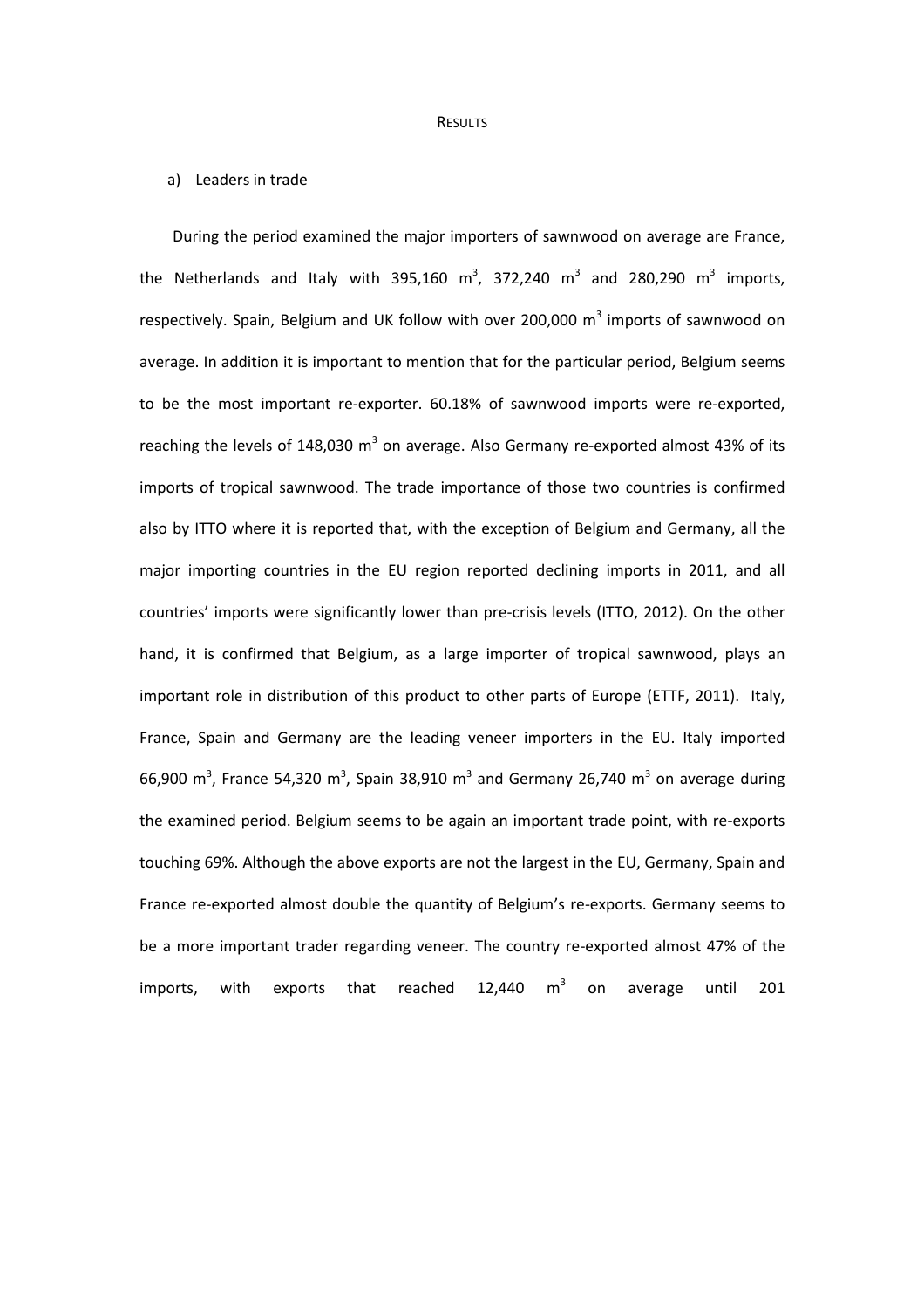|                | sawnwood       | sawnwood | $%$ re-                  | consumption<br>per capita |                | <b>Veneer</b>  | <b>Veneer</b> | $%$ re- | consumption<br>per capita |
|----------------|----------------|----------|--------------------------|---------------------------|----------------|----------------|---------------|---------|---------------------------|
| <b>Country</b> | <i>imports</i> | exports  | exports                  | (cum/cap)                 | <b>Country</b> | <i>imports</i> | exports       | exports | (cum/cap)                 |
| France         | 395,16         | 25,75    | 6,52                     | 0,006                     | <b>Italy</b>   | 66,90          | 6,69          | 10,00   | 0,001                     |
| Netherlands    | 372,24         | 69,79    | 18,75                    | 0,018                     | France         | 54,32          | 9,42          | 17,33   | 0,001                     |
| Italy          | 280,29         | 17,65    | 6,30                     | 0,004                     | Spain          | 38,91          | 12,28         | 31,55   | 0,001                     |
| Spain          | 253,06         | 15,37    | 6,07                     | 0,005                     | Germany        | 26,74          | 12,44         | 46,54   | 0,000                     |
| <b>Belgium</b> | 245,98         | 148,03   | 60,18                    | 0,009                     | Portugal       | 12,49          | 4,70          | 37,64   | 0,001                     |
| U.K.           | 212,35         | 7,04     | 3,31                     | 0,003                     | Netherlands    | 8,78           | 3,67          | 41,77   | 0,000                     |
| Germany        | 147,38         | 63,24    | 42,91                    | 0,001                     | <b>Belgium</b> | 7,94           | 5,45          | 68,70   | 0,000                     |
| Portugal       | 89,41          | 8,34     | 9,33                     | 0,008                     | Greece         | 7,87           | 0,65          | 8,30    | 0,001                     |
| Ireland        | 55,02          | 2,06     | 3,74                     | 0,012                     | Denmark        | 6,70           | 1,07          | 15,95   | 0,001                     |
| Denmark        | 46,44          | 8,57     | 18,46                    | 0,007                     | U.K.           | 6,56           | 1,83          | 27,85   | 0,000                     |
|                | plywood        | plywood  | $%$ re-                  | consumption<br>per capita |                | Ind.roundwood  | Ind.roundwood | $%$ re- | consumption<br>per capita |
| <b>Country</b> | <i>imports</i> | exports  | exports                  | (cum/cap)                 | <b>Country</b> | <i>imports</i> | exports       | exports | (cum/cap)                 |
| U.K.           | 293,04         | 25,82    | 8,81                     | 0,004                     | France         | 415,02         | 15,89         | 3,83    | 0,006                     |
| Belgium        | 195,74         | 134,04   | 68,48                    | 0,006                     | Portugal       | 199,31         | 5,86          | 2,94    | 0,018                     |
| Netherlands    | 191,24         | 23,64    | 12,36                    | 0,010                     | Italy          | 132,85         | 2,73          | 2,06    | 0,002                     |
| Germany        | 147,34         | 37,74    | 25,62                    | 0,001                     | Spain          | 93,11          | 1,10          | 1,18    | 0,002                     |
| <b>France</b>  | 119,64         | 118,91   | 99,39                    | 0,000                     | Germany        | 78,76          | 18,39         | 23,35   | 0,001                     |
| Italy          | 78,10          | 55,24    | 70,73                    | 0,000                     | <b>Belgium</b> | 60,23          | 21,79         | 36,18   | 0,004                     |
| Ireland        | 36,15          | 0,26     | 0,73                     | 0,008                     | Greece         | 38,23          | 0,12          | 0,31    | 0,003                     |
| Denmark        | 28,88          | 7,10     | 24,58                    | 0,004                     | Netherlands    | 25,09          | 8,03          | 31,98   | 0,001                     |
| Austria        | 10,16          | 3,15     | 30,97                    | 0,001                     | U.K.           | 20,65          | 0, 19         | 0,92    | 0,000                     |
| Spain          | 10,04          | 30,05    | $\overline{\phantom{a}}$ |                           | Austria        | 12,74          | 3,32          | 26,08   | 0,001                     |

**TABLE 1.** Tropical wood trade and consumption per capita in EU during the period 2000-2013 (average in 1000 cum)

**Source**: ITTO, FAOSTAT (\*Spain's plywood trade data are not considered as reliable in this case due to that re-exports are more than imports)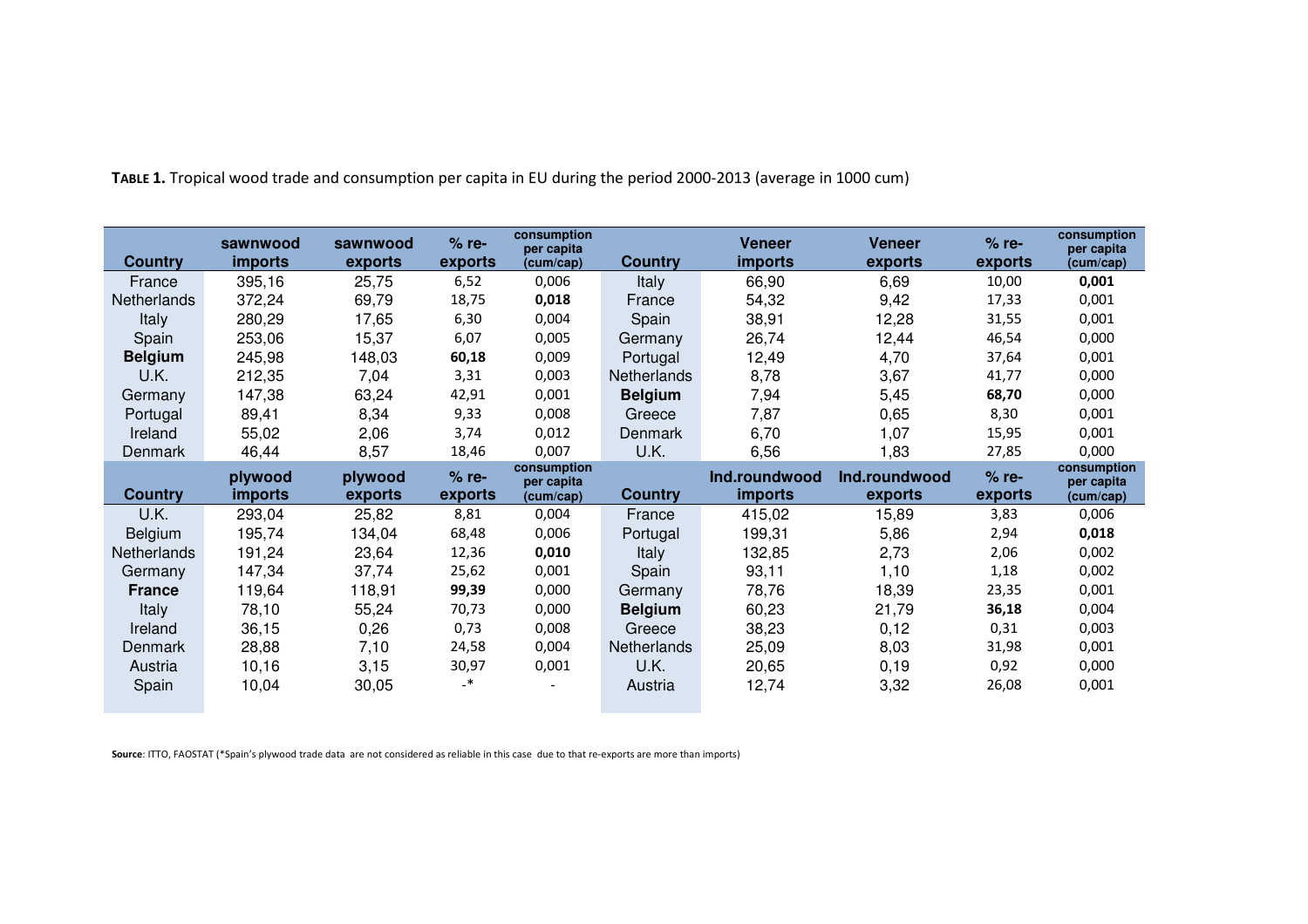EU-27 imports of tropical plywood increased 9% in 2010 to 980,000  $m^3$ , but this recovery was short-lived as imports slowed in 2011 and plunged in 2012 to 626,000 m<sup>3</sup>, the lowest level in ITTO's statistical records (ITTO, 2012). EU imports were mostly accounted for by the UK, Belgium, the Netherlands, Germany and France, with 393,040 m<sup>3</sup>, 195,740 m<sup>3</sup>, 191,240 m<sup>3</sup>, 147,340 m<sup>3</sup> and 119,640 m<sup>3</sup> of imports, respectively (table 1). The largest reexports are observed in Belgium and France with 134,040  $m^3$  and 118,910  $m^3$ , respectively. The re-exports of France are 99% of the country's imports, thus the role of French plywood re-exports seems to be the most significant in the EU. Likewise, Belgium follows this as it reexported 68% of the tropical plywood which it imported. Also, in the Mediterranean region Italy seems to re-export almost 71% of its imports.

According to Table 1, the major importers of tropical industrial roundwood are France, Portugal and Italy, with 415,020  $m^3$ , 199,310  $m^3$ , and 132,850  $m^3$  imports, respectively. Spain, Germany and Belgium follow, with imports that are over 60,000  $m^3$  on average for the examined period.

Furthermore, regarding re-exports, Belgium, Germany and France are the leading major re-exporters at least during the examined period. Belgium exports almost 21,790 m<sup>3</sup>, Germany 18,390 m<sup>3</sup> and France almost 15,890 m<sup>3</sup>. The other countries export even lower amounts of tropical roundwood. Regarding industrial roundwood, it is observed that Belgium again is the leading re-exporter. After 2000 the country re-exported 36.18% of its imports. The Netherlands follows with 31.98% and 25,090  $m^3$  of re-exports, although German exports are larger than the Netherlands and ranked second after Belgium.

At this stage of the analysis, the first 6 of the 10 countries (with important quantities in perspective) according to trade of industrial roundwood were selected in order to describe the trade flows inside EU/EA. In the following figures these flows are analyzed for every country.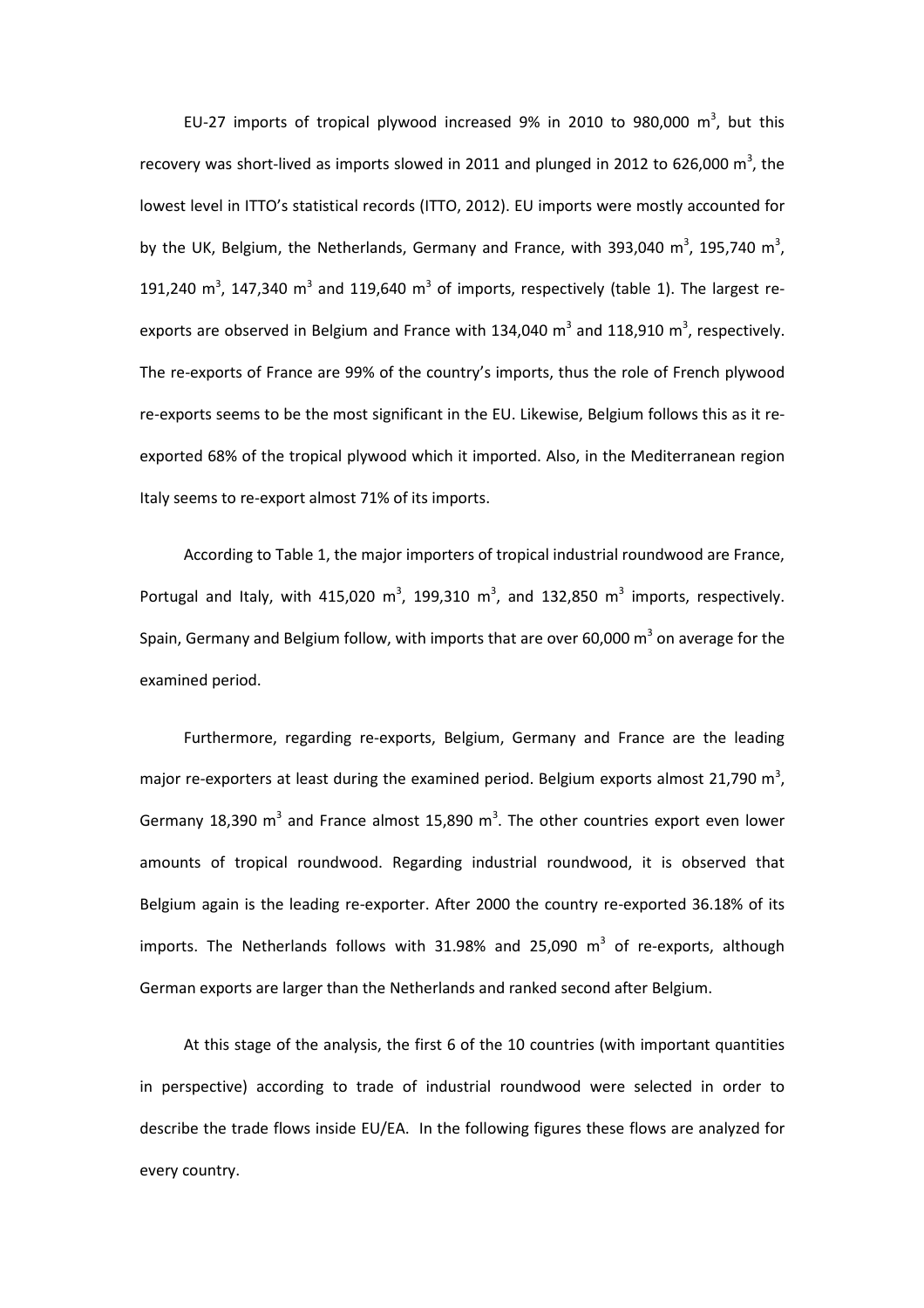

**Figure 2.** Tropical Industrial Roundwood(NC) re-exports to EU/EEA from France (FAOSTAT,

2015)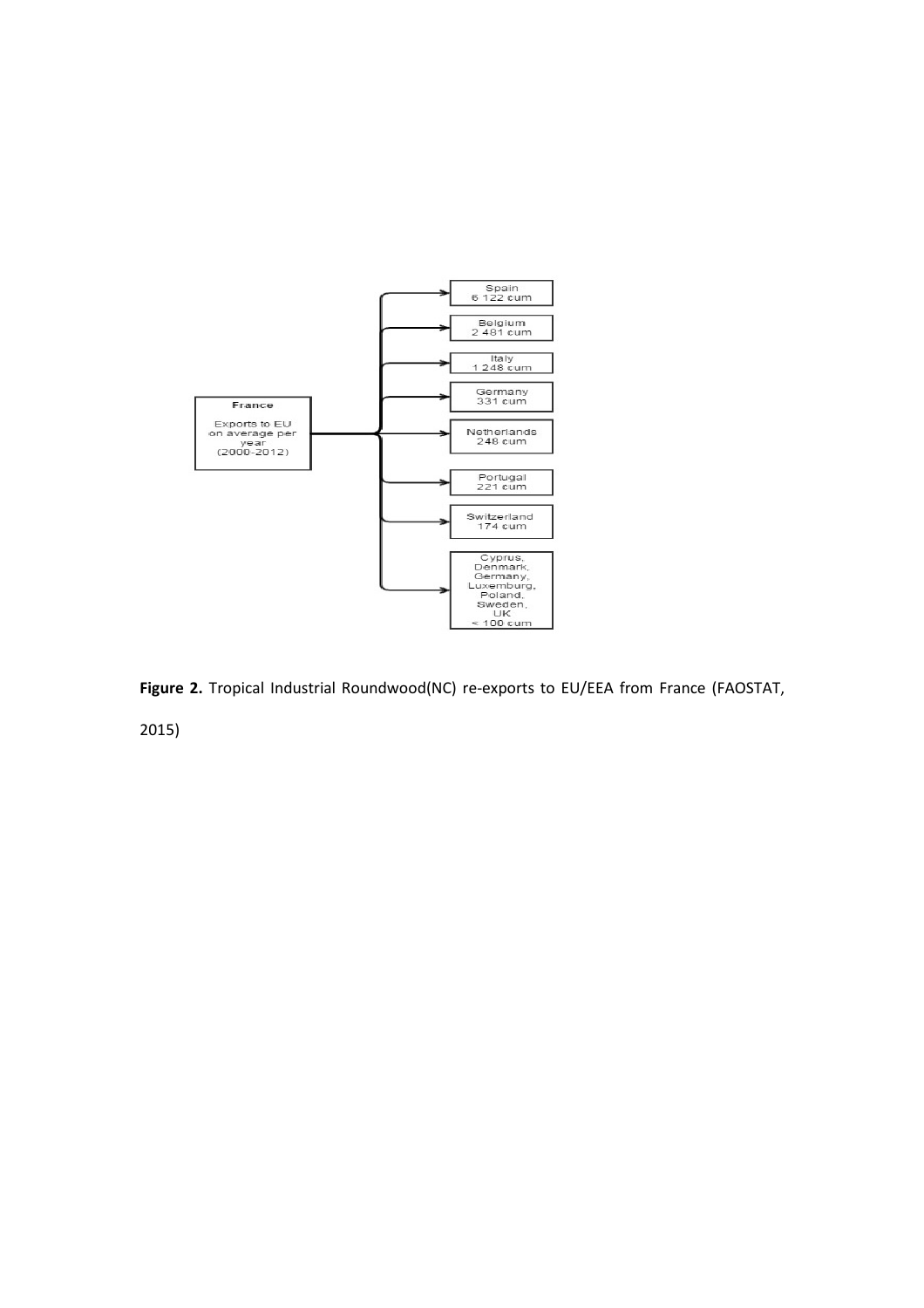



2015)





2015)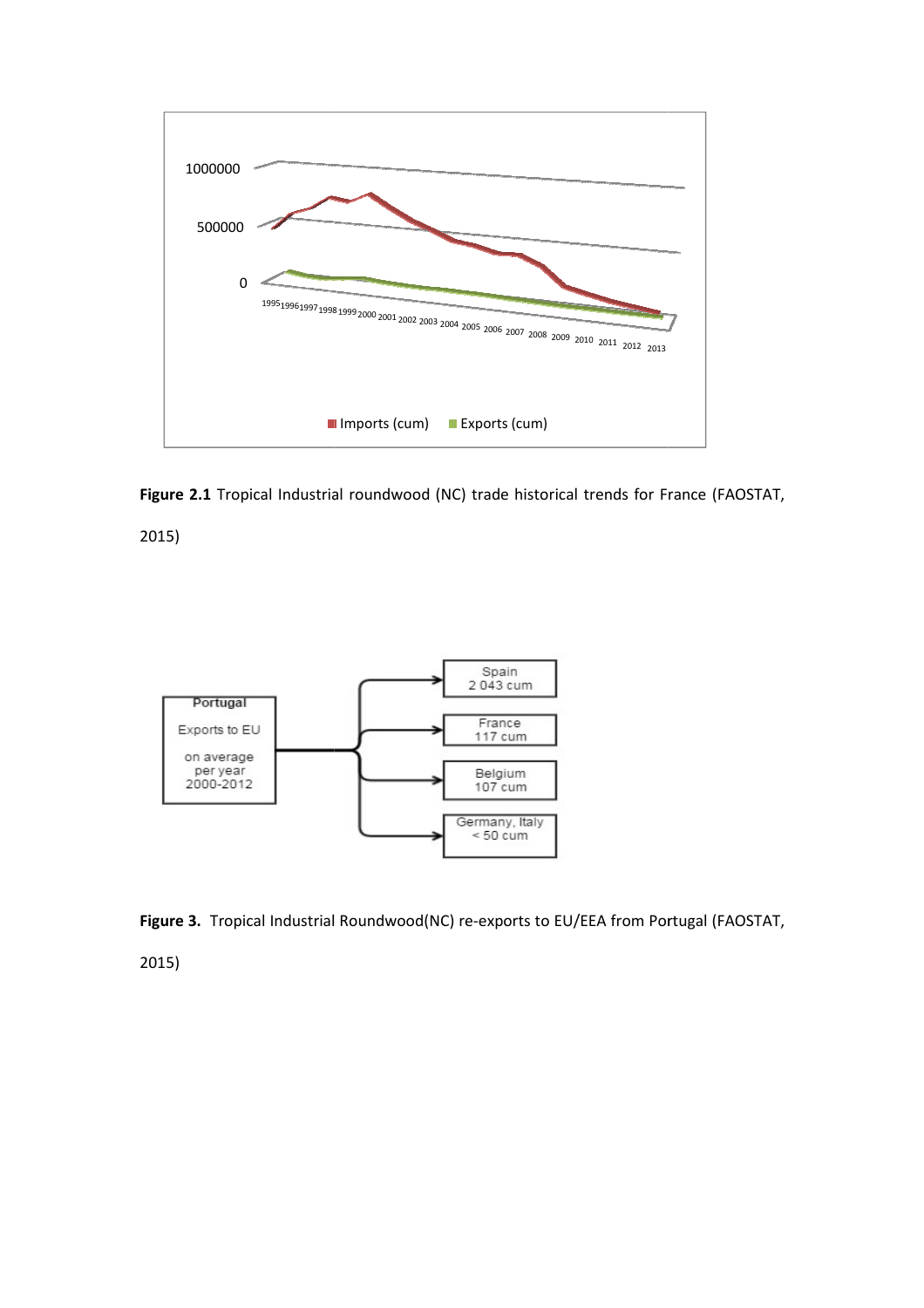According to Figure 2, France, the largest European importer of tropical roundwood, is spreading its imports mostly to Spain, Belgium and Italy, with exports of 6,122, 2,481 and 1,248  $\text{m}^3$ /year respectively. Also some of the above imports are re-exported to Germany, the Netherlands, Portugal and Switzerland. In addition, France maintains stable trade relations with Cyprus, Denmark, Germany, Luxembourg, Poland, Sweden and the UK regarding smaller quantities of roundwood (less than 100 m<sup>3</sup>/year). It is remarkable to mention that all the analysis proved that France as a major importer is also the major supplier to the EU/EEA countries. There is no doubt that France plays an important role as a supplier of tropical timber in Europe, although the above trade seems to be weaker after 2000. Figure 2.1 presents the trend of imports and exports of France after 1995. It is observed that there is a major and continuous decline in imports and a more stable trend in exports for this period. The demand in the EU was affected by the deteriorating economic situation in the eurozone, so the above trend could indicate a turn of preference of the consumers to timber other than tropical, or just a decline in demand or supply from the origin countries. For example, there are reports that log and sawnwood exporters in Africa are shifting their focus to markets outside the EU which consume wood products domestically rather than re-manufacturing wood products for export to the EU (ITTO, 2012).

Figure 3 presents the tropical re-exports of Portugal. Although Portugal is the second larger importer, with quite a large quantity of the product (2,043 m<sup>3</sup>/year) being exported to Spain,  $m^3$  the country's role in EU/EEA tropical trade does not seem very  $-$ important-. Except for the trade relations with neighboring Spain, Portugal doesn't seem to have trade connections with many countries. France, Belgium, Germany and Italy appear to be other trade partners but with only small quantities of timber being traded. In addition, the percentage of re-exports (Table 1) fluctuated at low levels on average (2.94%) if we compare it with the other countries in the table. The quantity of tropical industrial wood imported on average is large but no one could say with certainty that this quantity of wood consumed at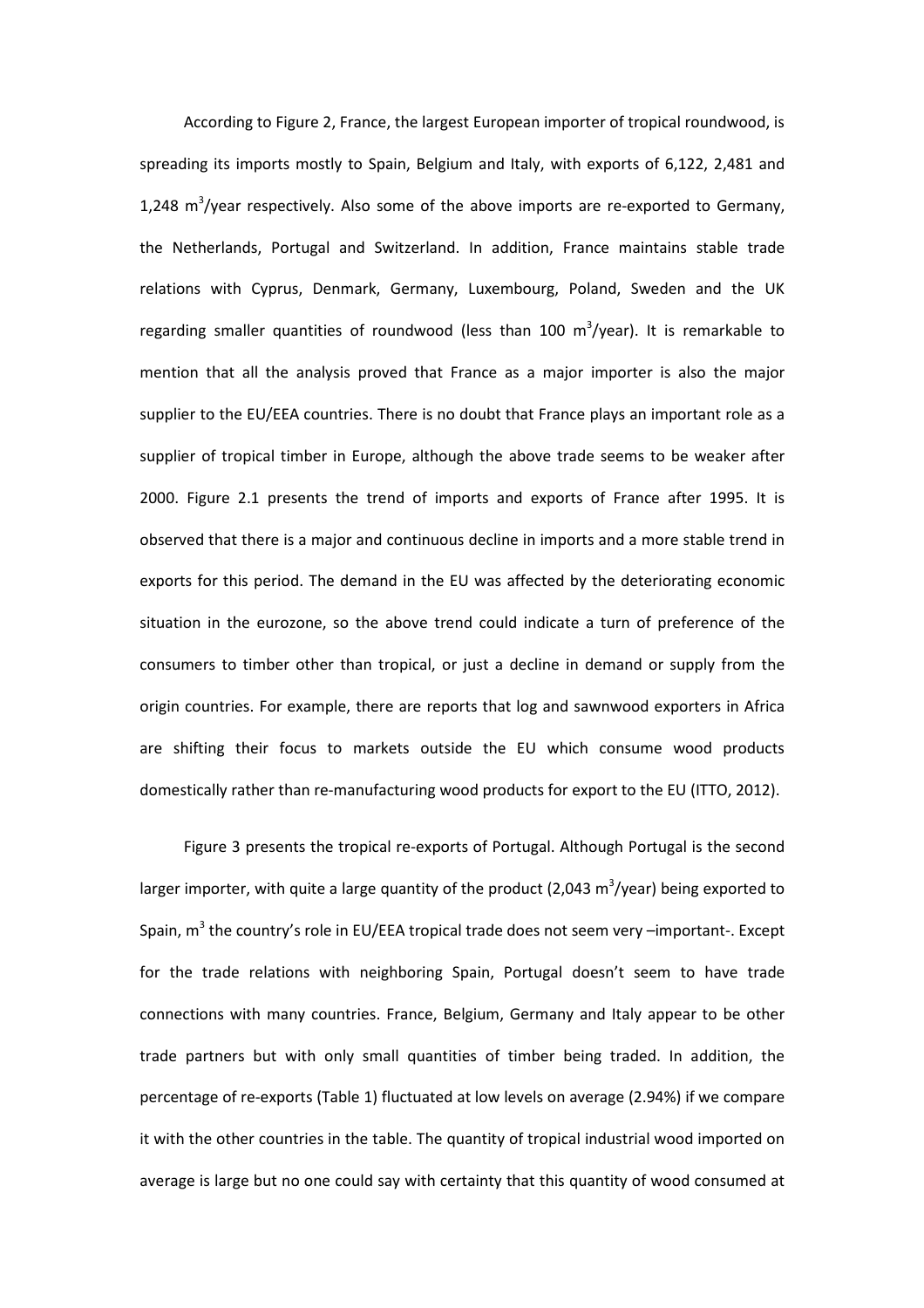national level or re-exported out of the borders of EU. More detailed data about these reexports are needed to conclude with certainty that there is a specific consuming culture in the country.



**Figure 4.** Tropical Industrial Roundwood(NC) re-exports to EU/EEA from Italy (FAOSTAT, 2015)

Italy (Figure 3) as a major producer of furniture in Europe and worldwide (the country's furniture industry has output valued at \$17.6 billion), exports mostly to Slovenia, UK, Germany and Belgium (Figure 4). Italy also has trade connections with many other EU countries with smaller quantities of exports. For the examined period the exports to Slovenia are calculated at 941  $\mathrm{m}^3/\mathrm{year}$ , a fact that could be easily explained due to geographical reasons, although the re-exports from Italy are small (Table 1), if we consider the imports that country does, and could possibly be explained by the demands of the internal furniture industry. Nevertheless, Italy remains a substantial importer in the EU countries and these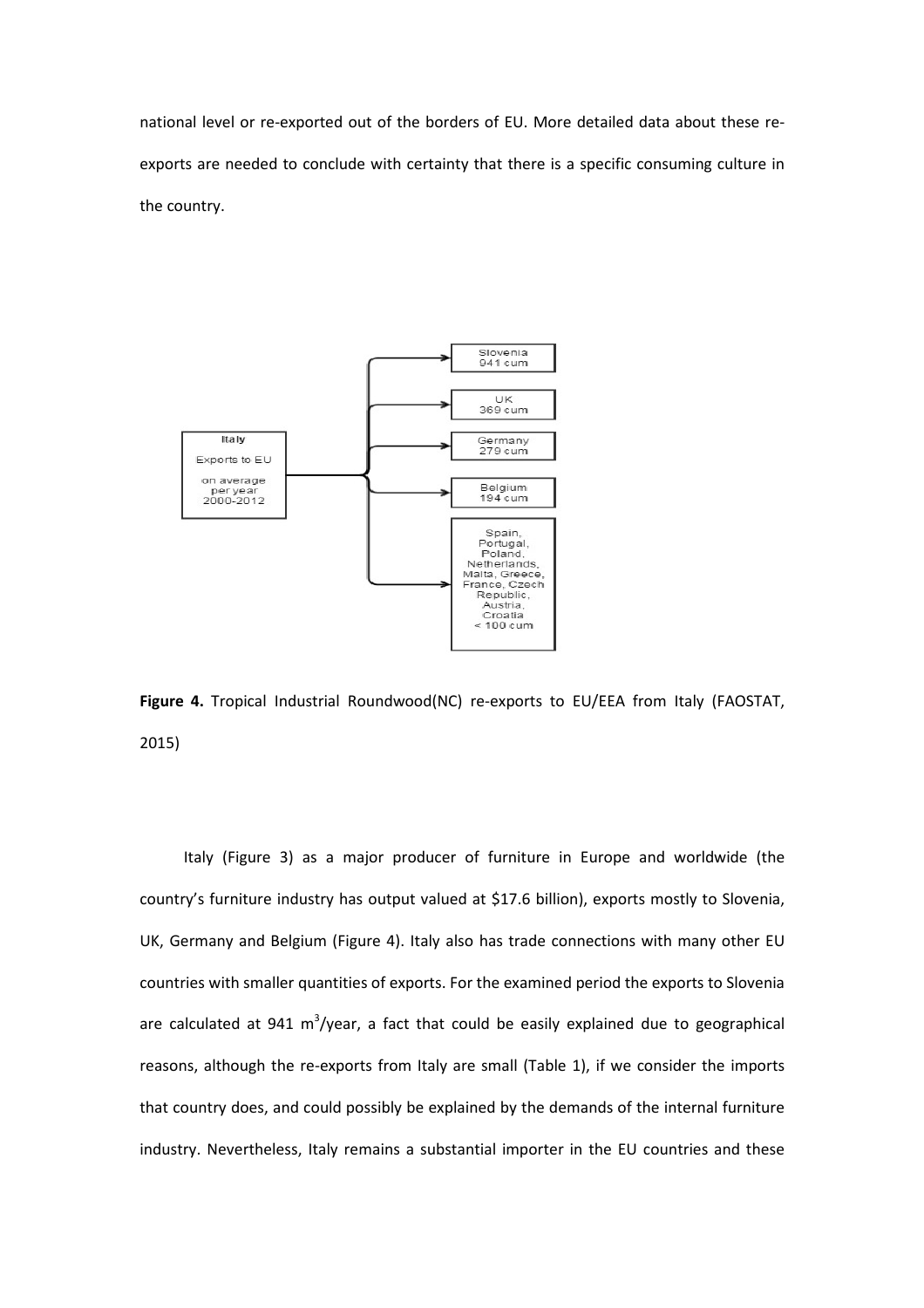imports are at high levels, especially from high-risk regions (SE Asia, Central Africa, etc.) and CIS countries (Forest Trends, 2013). These imports will continue to support the internal industry. Furthermore, it is reported that due to the scale of production, wood, furniture and the pulp and paper industries need continuous, homogeneous and reliable timber provisions, which can only be guaranteed by foreign supply (Pettenella at al., 2014).



**Figure 5.** Tropical Industrial Roundwood(NC) re-exports to EU/EEA from Spain (FAOSTAT, 2015)

Spain before 2008 imported quite significant quantities of tropical wood (100,000 to 180,000  $m^3$  per year). The economic crisis after 2008 pushed down imports to very low levels such as 61,000  $\text{m}^{3}$  in 2008 and almost 10,000  $\text{m}^{3}$  in 2013 (FAOSTAT, 2015). The recession may also be responsible for the low level of imports appearing for Spain,  $m^3$  on average (93,113 m<sup>3</sup>/year) (Table 1). Along these lines, Spain maintains a stable tropical timber trade with Portugal, France, Belgium, Italy and the UK (Figure 5). It is also important to mention that the above exports could easily be characterized as small if we compare them with the imports/year. So possibly we could conclude that Spain maintains important trade connections with countries outside the EU (that are not examined in the particular study) and supplies them with industrial tropical roundwood, or that Spain traditionally consumes tropical wood, more so it seems if we consider the low level of re-exports by the country (Table 1).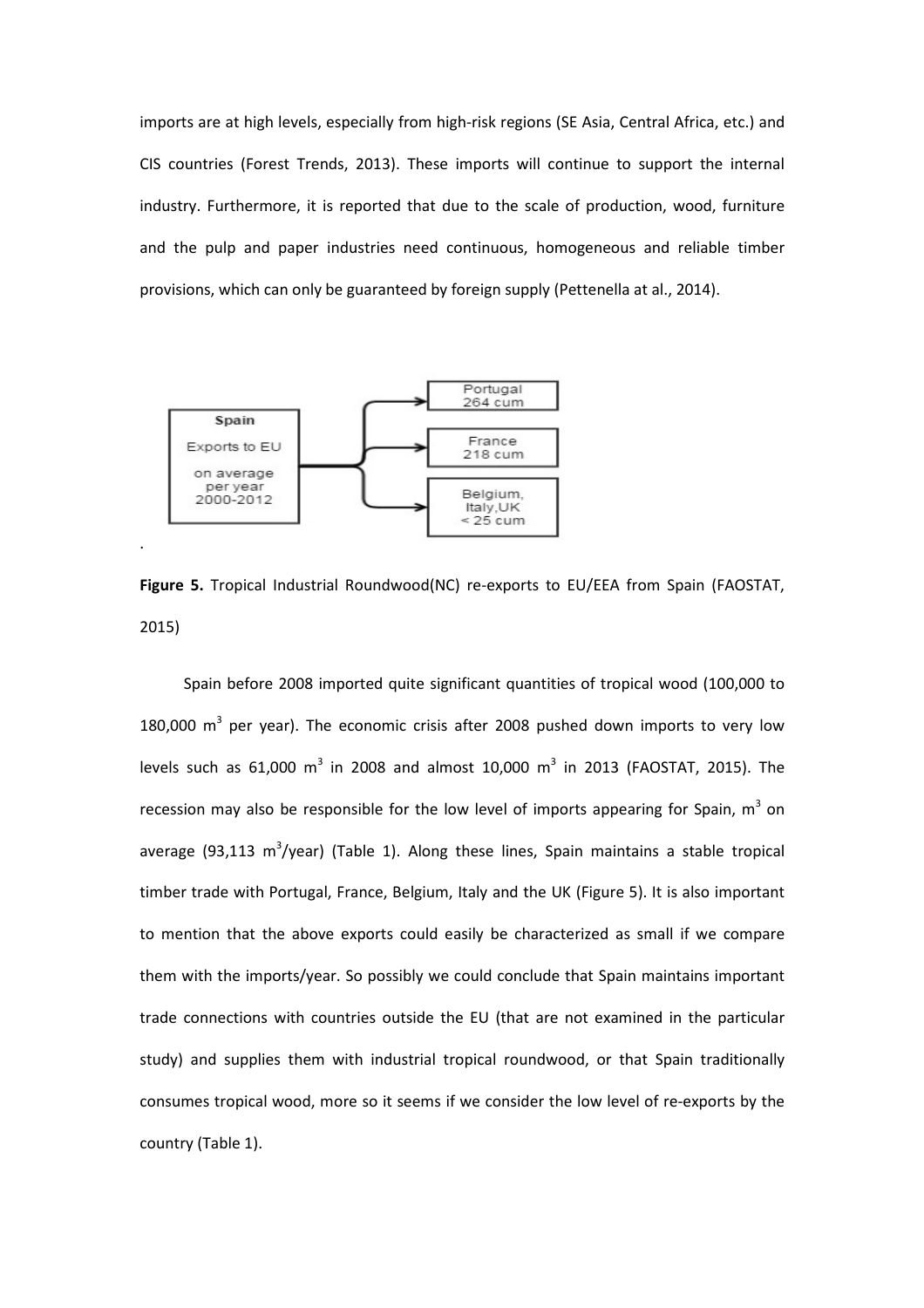According to Figure 6, Germany and the Netherlands have important trade relations at least regarding tropical industrial roundwood. In this trade relationship Germany plays the role of the re-exporter with exports that reached to 2,944  $\text{m}^3/\text{year}$  in the examined period. On the other hand, the Netherlands for the same period exported to Germany 3,599 m<sup>3</sup>/year (Figure 7).





2015)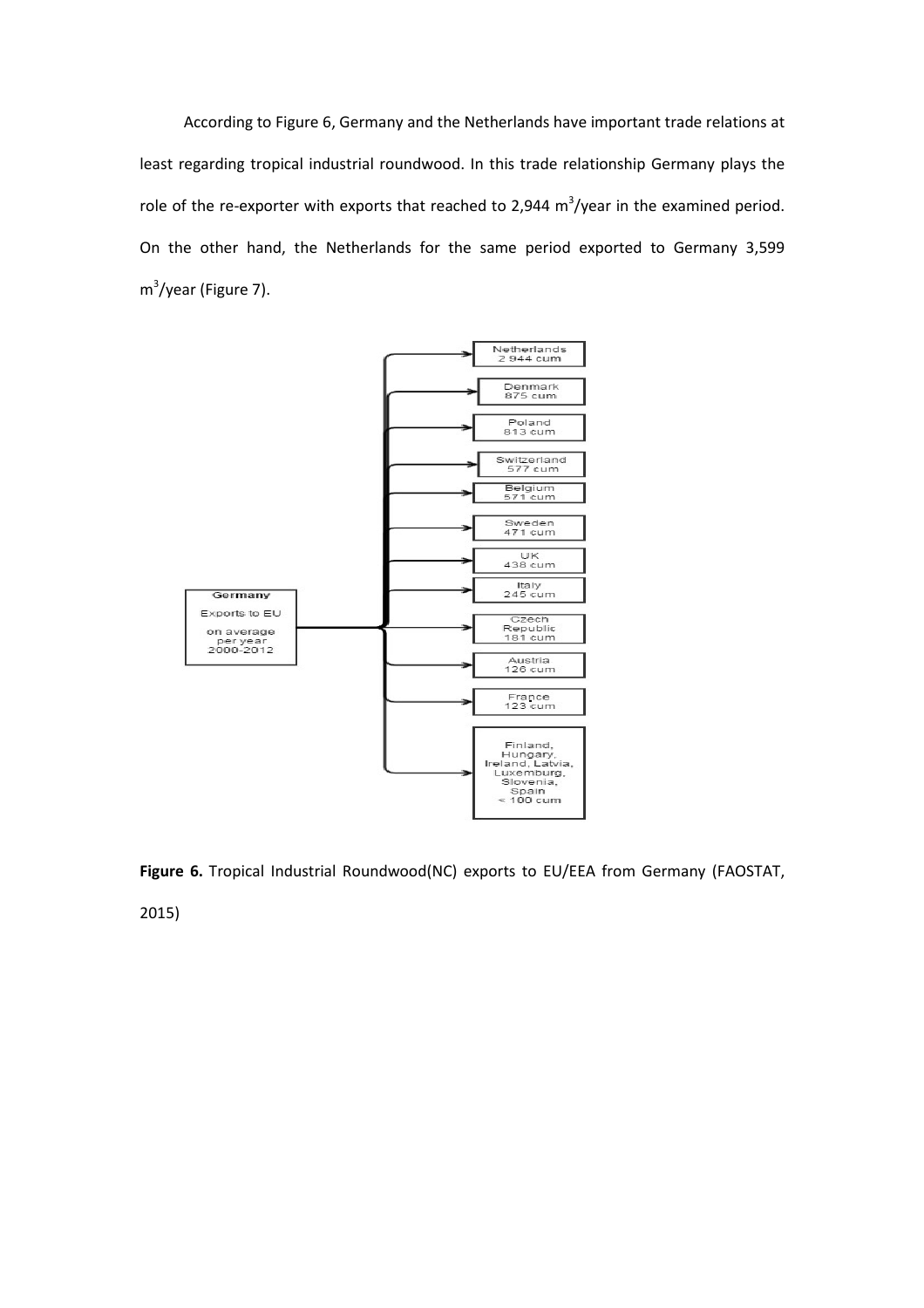



2015)





2015)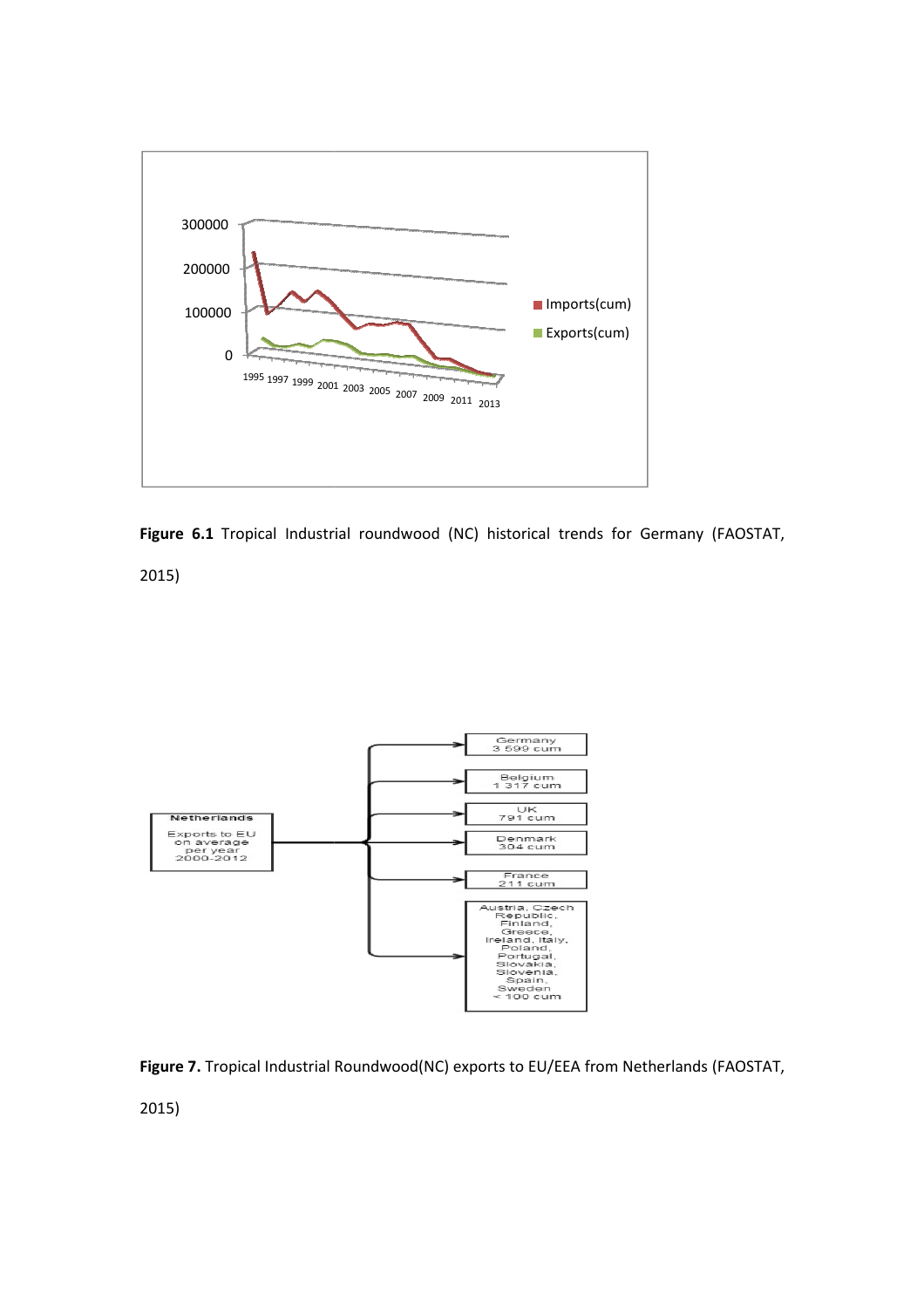Germany's role in the EU tropical industrial roundwood trade seems to be important because it maintains trade with many EU/EEA countries from all around Europe. This characterizes Germany as an important supplier for European consumers. According to Table 1, German re-exports are close to 23.5% of the imports on average, ranking second after Belgium. Some of these are surely going to countries outside the EU and cannot be measured in the study, but the importance of Germany as a trade point remains significant even if we consider the number of countries that it cooperates with and the quantities of tropical wood that are traded; although following Figure 6.1, it is easy to understand that the position of Germany regarding the particular trade of tropical wood is on a downward trend. Especially after 2000, a negative trend is observed mostly in imports and less in exports of tropical wood. Some preference for the timber that is nationally produced could be one of the reasons which better explain this trend. A rise in demand for coniferous wood is expected in Germany during the next few years simultaneously with the prevention of job losses in the sector (BMELV, 2011), so maybe there is no space for further development of the tropical wood trade if we consider that the European economic crisis is still continuing to act negatively on trade. The important trade relationship between Germany and Netherlands is verified by Netherlands trade (figure 7). Although in that case smaller quantities are exported from Netherlands. Except Germany important tropical wood is exported from Netherlands to Belgium (1,317 m<sup>3</sup>/year) and UK (791 m<sup>3</sup>/year) on average.

Regarding individual exports from Belgium to Europe, the most important message that one could take from Figure 8 is that Belgium maintains a strong trade relationship with Germany, Netherlands, France and Italy. Some smaller quantities are exported almost all around Europe. Belgium exports to France 1,541 m<sup>3</sup> per year and France exports to Belgium 2,481 m<sup>3</sup> per year on average. On the other hand, Belgium exports to Germany 5,806 m<sup>3</sup> per year and Germany only 571 m<sup>3</sup> per year to Belgium (Figure 6). The same is observed for the Netherlands, France and Italy. Belgium, for example, exports to the Netherlands 5,781  $m<sup>3</sup>$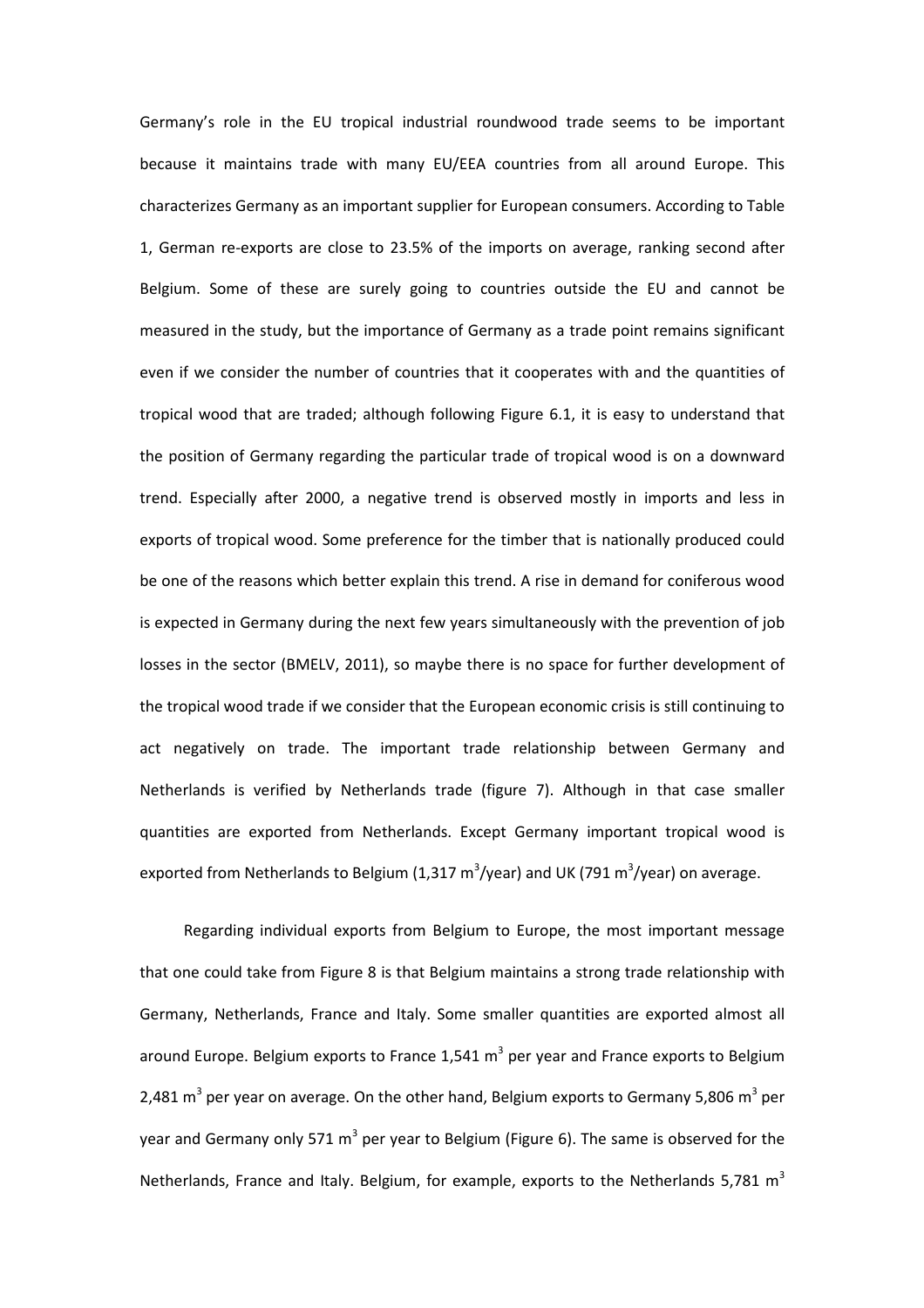per year whereas the Netherlands exports to Belgium 1,317  $m^3$  per year (Figure 7). It is also important to mention here that in the examined tropical categories (plywood excluded), Belgium maintains first position in the EU with the largest percentages of re-exports in sawnwood, veneer and plywood and the second largest in plywood after France. So, many could say that Belgium is leading regarding tropical trade as a supplier in the EU. The reasons for that could be discovered in historical trading links that the country has established over the centuries.



**Figure 8.** Tropical Industrial Roundwood(NC) exports to EU/EEA from Belgium (FAOSTAT, 2015)

# b) Leaders in consumption

Continuing the analysis of the available data the question who is consuming more, seems very difficult to answer with certainty. An approach is presented here based on the consumption per capita for every tropical category. It is crucial to mention here that the distance between real consumption and apparent consumption could be very important but the calculation follows the methodology used worldwide. According to Table 1, the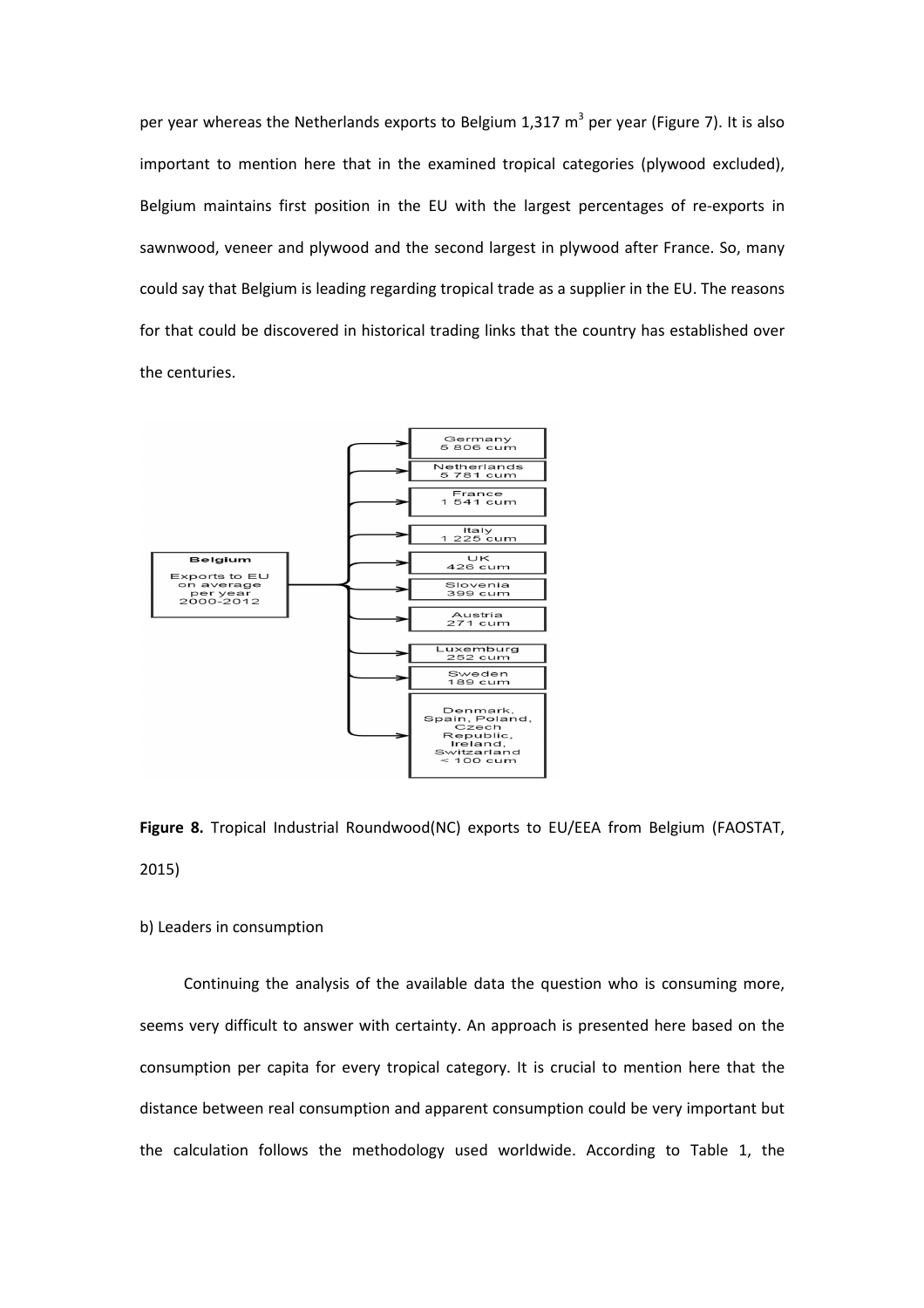consumption of tropical wood in EU countries seems to remain around very low levels during the examined period. More specifically, the consumption per capita was calculated. This particular calculation could possibly indicate which countries consume more at a national level, following one consuming culture to prefer one particular product for traditional reasons or just because it is more available in the market than others at a fair price. This hypothesis of course is not an absolute fact because there are many other reasons over a period that could drive the consumption of a product such as low prices, economic growth, seasonal particular use for a specific reason, very effective marketing, etc. All these could be reasons for a more focused consumption, e.g. the Netherlands are leading in the consumption of tropical sawnwood (0.018  $m^3$ /capita) and this is probably a reflection of the large volume of tropical sawnwood used in civil engineering applications such as sea defenses and bridges in the Netherlands (FAO, 1999). Ireland, Belgium and Portugal follow in terms of tropical sawnwood consumption with 0.012, 0.009 and 0.008  $\text{m}^3$ /capita on average, respectively. It is important to underline here that the Netherlands was found to be the second largest importer of this particular product after France. The combination of those two remarks could characterize the country as one of the leaders in consumption of tropical sawnwood, mostly to satisfy national needs and not just to supplement some trade flows. Regarding tropical veneer, the consumption/capita for the examined countries is really very low (almost near to zero), so the distinction and the characterization of a country as a leader in consumption is really impossible. The literature (FAO, 1999) provides some details on this, reporting that Italy has the largest consumption/capita, whereas this fact is not visible in the results on Table 1. Italy is presented as the largest importer of the product in Europe, and if we combine this with the huge demands that the Italian industry has, we can conclude that most of the veneers imported are consumed at national level and not re-exported. In terms of plywood, the Netherlands, Ireland and Belgium ranked in the top positions. Furthermore, the Netherlands is leading in consumption per capita with 0.01  $m^3/c$ apita during the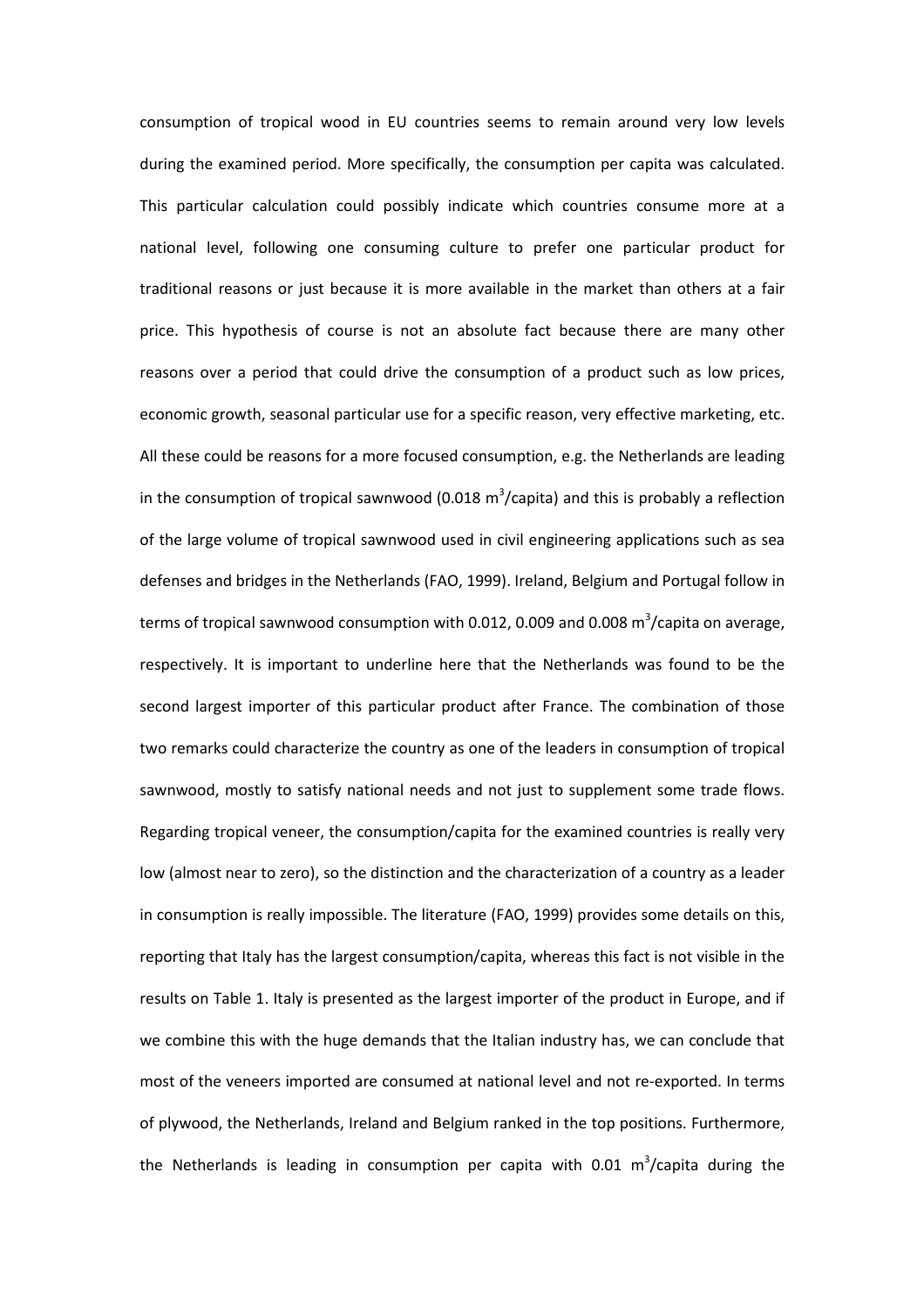examined period. The greatest share of tropical plywood consumption is held by the UK but the Netherlands has the highest per capita consumption of tropical plywood. The particular consumption is really limited for the other countries. Finally Portugal seems to be the leader in consumption/capita regarding industrial consumption with 0.018  $m^3$ /capita, followed by France and Belgium with 0.006 and 0.004  $\text{m}^3$ /capita, respectively.

c) Exposure to Illegal logging

It is known worldwide that during the last few years, the EU has introduced many policy instruments to prohibit the sale within the EU market of illegally harvested timber or timber products derived from such timber, although the problems are still there. There is high dependence on tropical hardwood from Cameroon and Congo Republic, where certification systems such as FSC and/or PEFC are widely used (ETTF, 2011); but on the other hand, 87% of wood imported into Belgium, for example, from outside the EU derives from countries with high perceived levels of corruption - notably China, Russia and Latin America. In addition it is reported that certification is still not widely used across these countries (ibid). In 2011, the EU-27 imported timber products valued at €2.19 billion from high-risk countries in South East Asia (approximately 18% of all timber product imports for the same year). Imports from the region came primarily from Indonesia, Malaysia, Vietnam and Thailand (Forest Trends 2013). Because of that, there are hard evidences that could correlate consumption in Europe with illegally harvested tropical timber and products through the largest European importers of tropical roundwood, sawnwood and veneer. The top six EU importers are the UK, the Netherlands, Germany, France, Belgium, and Italy, which together account for over 85% of all EU imports from high-risk countries in SE Asia (ibid).

 Overall, it is understandable that there are indications of illegally harvested wood traded inside the European borders starting from the countries that import -in perspective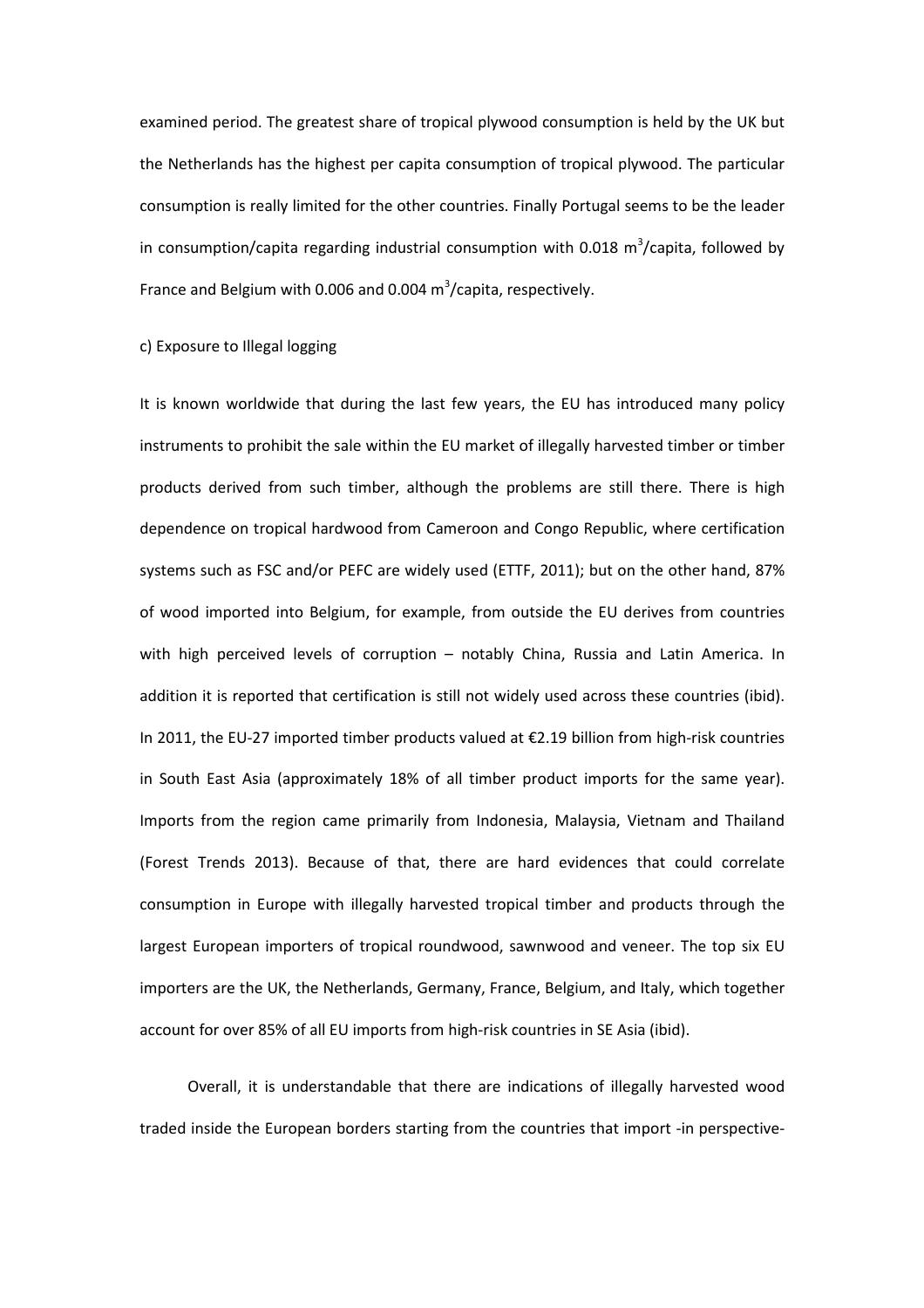large volumes and continuing with the countries which distribute the timber around EU/EEA countries.

## d) Tackling illegal logging

EU continues to develop new policy tools such as EU/TR (implementation from 2013) in order to avoid illegal trade, to minimize the risk and to support the certified products, although these tools are not always enough. For example, FLEGT – VPAs (Voluntary Partnership Agreements) – are not quick fixes and in many cases they take several years to negotiate and implement (EFI, 2009). Furthermore, it is reported that some stakeholders in the EU find EUTR does not properly address the issue of illegal harvesting. It is reported that some of them see the EUTR as advantageous for their businesses, and others see it as an impediment and raise issues such as law enforcement, lack of guidance and bureaucracy (Giurca & Jonsson, 2015). In addition recently the European Commission warned Greece and Hungary to comply with EU rules to counter the trade in illegally harvested timber (EC, 2015). Delays are observed regarding the application of EUTR and Forest Law Enforcement Governance and Trade (FLEGT) Regulation. On the other hand there are strong evidences that this entire anti-illegal logging policy framework is working in order to avoid the placing of illegal timber on EU market. For example is reported (Boakyed, 2015) that markets in the West-African and Asia/Far East have already crippled the EU's share of timber products from the Tropics. For instance Ghana's<sup>3</sup> wood exports to the EU dipped from 257,000 m<sup>3</sup> (57% of total exports) in 2000 to 64,000 m<sup>3</sup> (20% of total exports) in 2011 whilst the share of the West-African sub-region within the same period increased from 35,000 m<sup>3</sup> (11.6% of total exports) to 163,000 m<sup>3</sup> (51% of total exports) (TIDD 2000,2011). Contrary to the above, an emergence of a dual market is reported where the regulatory framework is not so demanding like China and India. After that, large quantity of wood is

 $\overline{a}$ 

 $^3$  The VPA between Ghana and EU was signed in Brussels on 2009. (source: Ghana FLEGT VPA )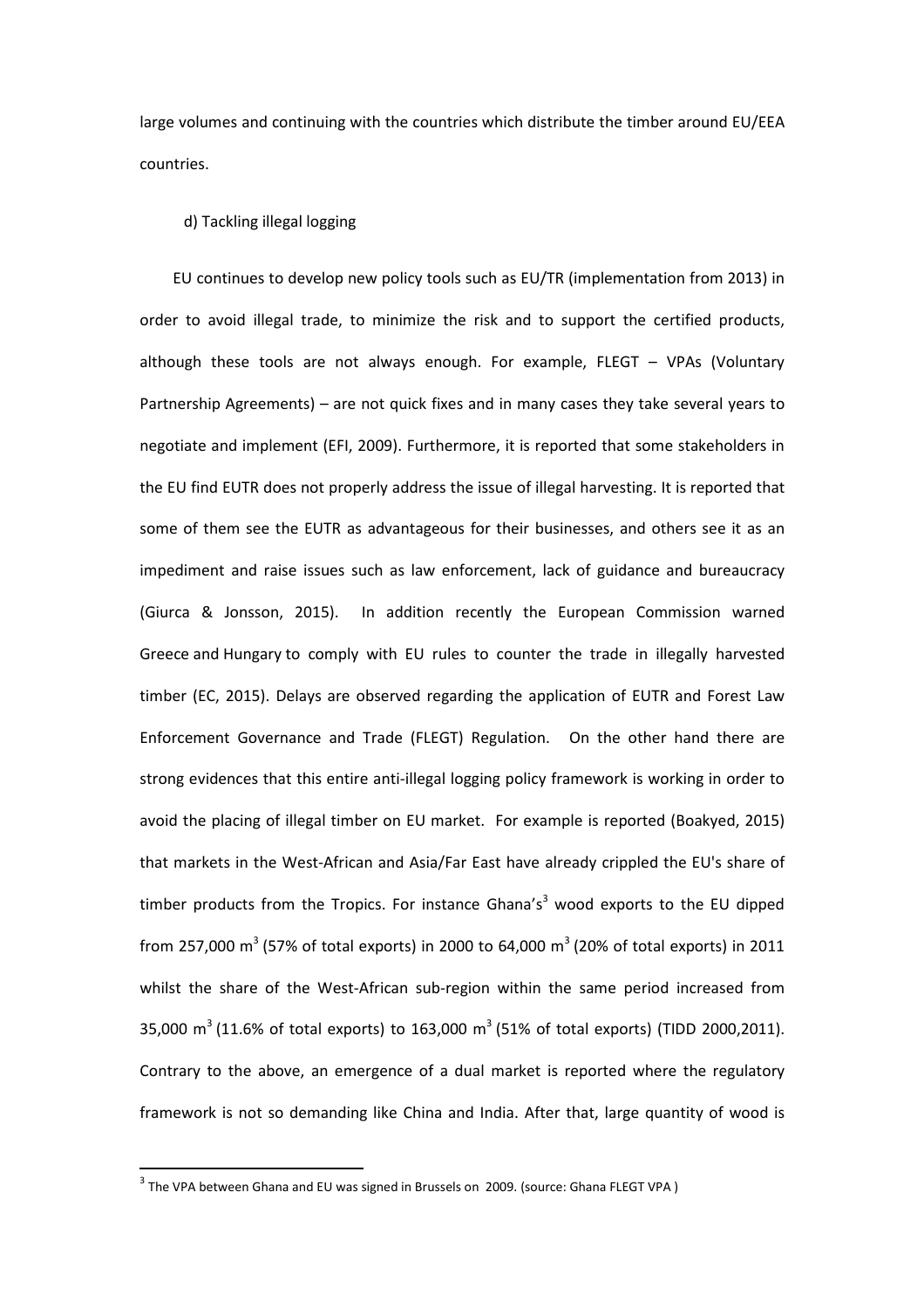processed and then re-exported into the EU and the USA (Masiero et al., 2015). Nevertheless the impact of legality measures on market trends seems to be unclear and hard to estimate.

### CONCLUSIONS

The tropical wood trade in the EU has some established flows over the years. Belgium's role in the EU tropical market was underlined as an important supplier of tropical wood products in the EU mainly due to the significant re-exports that were calculated above. In addition, France ranked first in tropical roundwood imports and sawnwood and second in veneer during the examined period, and Italy ranked first in tropical veneer imports. Also France was indicated as the most important re-exporter of plywood and maintains stable trade relationships with Spain and Belgium, with significant roundwood quantities exported to them. Germany exports significant quantities to the Netherlands and maintains trade relationships with the greatest variety of EU countries. Finally the Netherlands exports significant quantities of industrial roundwood to Germany, Belgium, Netherlands, France and Italy.

The consumption/capita at national level plays a different role when someone wants to analyze the real demand of tropical wood in the EU resulting different "leaders" for the examined tropical categories. The Netherlands is presented above as a leader in sawnwood consumption/capita and plywood, and Portugal in roundwood consumption/capita. The results are not so clear for Italy regarding veneer but veneer's direct purchase by the furniture industry, the high level of imports by Italy and the huge Italian furniture industry (second in the world after China) are factors that support the leading character of Italy as a consumer of veneer.

It is known worldwide that the greater part of the EU's trade in timber and timber products occur between developed countries (i.e. from North America) and is not unduly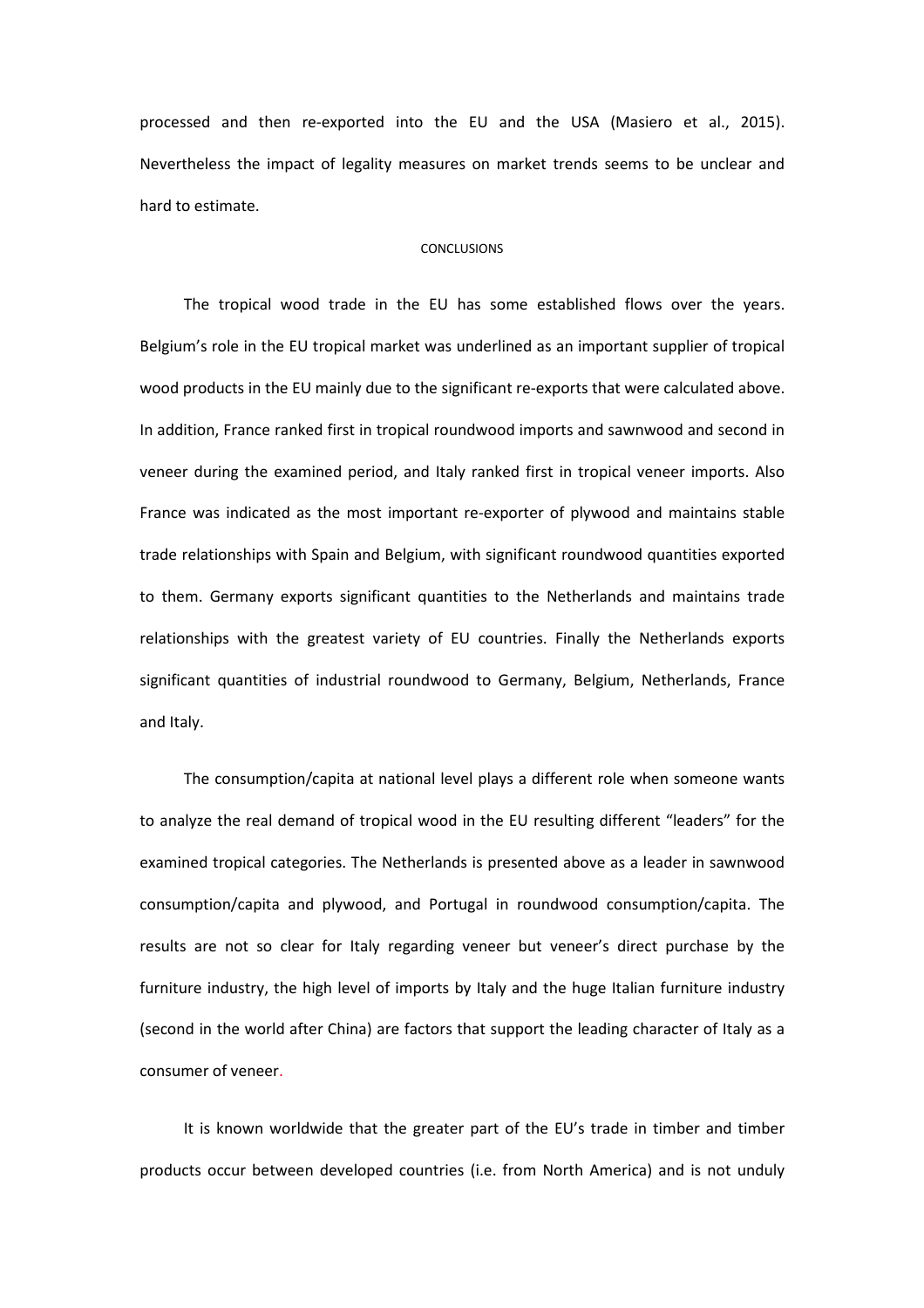affected by illegal logging activities. Nevertheless, the tropical timber trade and the consumption at national level in the EU seem quite important for the European economy. Volumes of timber that are imported from Africa by the EU remain limited (less than 4% in value of world trade flows in wood products) but constitute an important trade for the region (EC, 2003). Also, EU imports from Asia and Latin America are less important (ibid).

The role of the leaders in both categories (traders and wood consumers) must also have better control along wood supply chains and give better information to the consumers about what they consume, and that seems to be a crucial need for European consumers. It is reported that Dutch, Czech and Swedish citizens are among the most doubtful about the legality of timber on the EU markets, with more than 80% saying they do not think the timber they buy is legal or are not sure about it. In the Mediterranean countries, support for the need for legality and new timber laws that can assure this is almost unanimous. Some 98% of Italians and Spanish and 99% of Portuguese want to be sure that the wood they buy is legal, and an average of 97% support the introduction of a new European law (WWF, 2009). The lack of information could create negative trends in consumption and in parallel weaken the trade. The high level of understanding of the EU's role in global tropical timber trade through the plethora of information and data that is related to origin, certification, forest conservation, fair prices and competitiveness of the sector could strengthen trade relationships, especially regarding the leading countries.

The study indicated which of the European countries are having a leading role in tropical timber trade in the EU/EEA region. More specifically the role of the leaders was limited to their importance as traders or consumers of four tropical wood categories. The trade flows were described regarding the tropical industrial roundwood only. The trade flows of the other tropical categories were not analyzed. In addition, secondary processed wood products were not included in the particular study. Their role is equal or greater in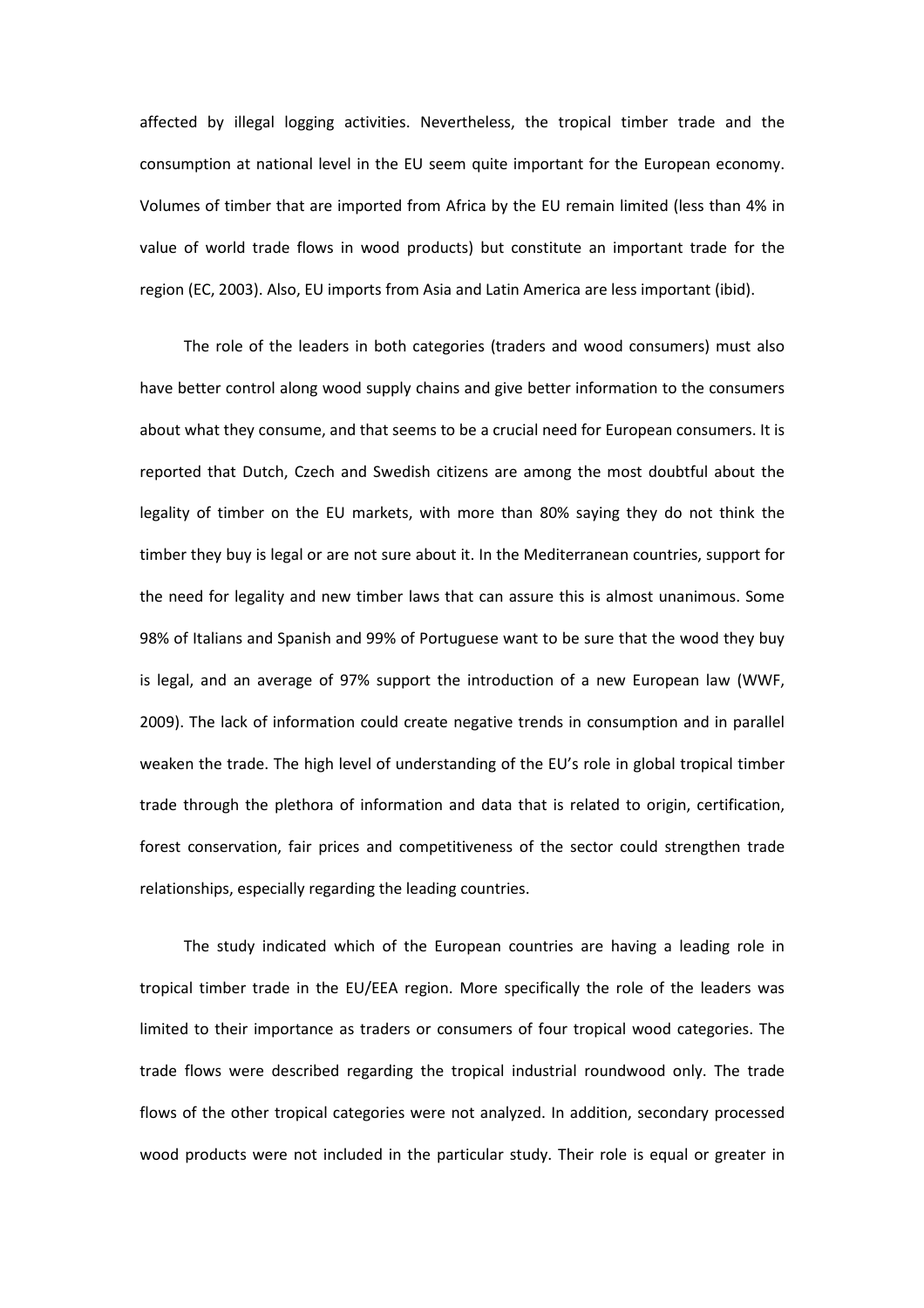trade and this could be the main scope for a future study. Regarding the consumption/capita, the calculation is about the apparent consumption/capita and this calculation could lead to an error regarding the real demand in the market.

The demand from the European countries for tropical wood for national consumption or for trade reasons surely is connected with exposure to illegal logging in the origin countries in the Tropics with the subsequent known degradation of forestland. At least literature confirms that there are some evidences of the truth of the above. In parallel all this anti-illegal policy framework seems not to be enough to restrict illegal logging wood incident in EU market. The increased ambiguity in trade seems to have side effects like substitution of oak lumber for tropical lumber and diversion of exports towards a dual market with less demanding rules. China and India probably supply EU with wood while the direct exports from risk countries due to the policy framework are declining.

On the other hand, this fact must not be an obstacle in the tropical timber trade if this is happening under the policy instruments that EU consciously constructs and everybody argues that the assessment of the impact of legality measures on market trends still seems not to be very clear.

The role of the above leading countries in trade or in consumption at national level is crucial in terms of trying to maintain the levels of certification, the quality of the data, the control of wood supply chains and the information to the consumers at a high level.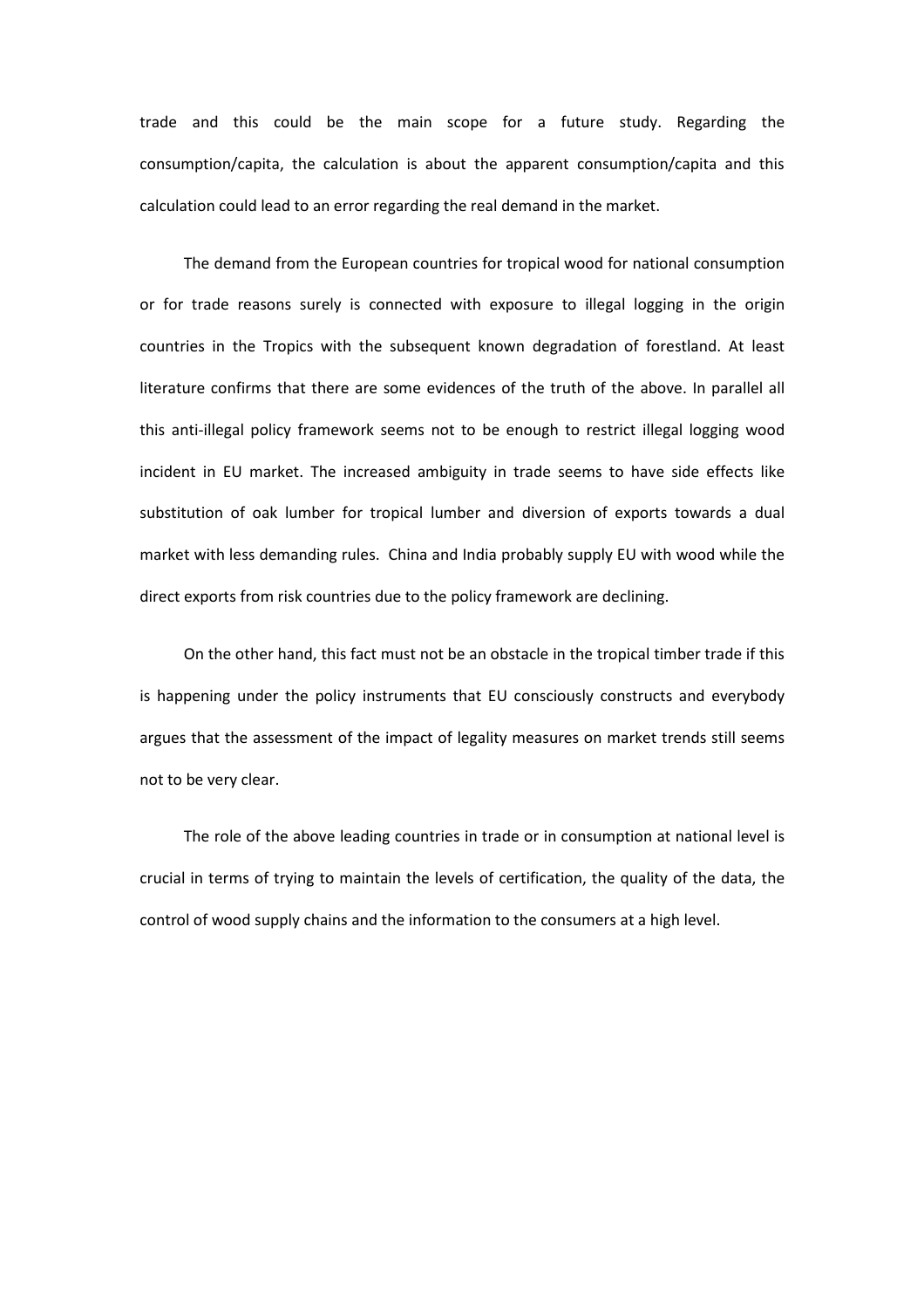- Brack, D., (2005). Controlling illegal logging and the trade in illegally harvested timber: The EU's forest law enforcement, governance and trade initiative. Review of European Community and International Environmental Law. 14(1)28-38.
- Bundesministerium fόr Ernδhrung, Landwirtschaft und Verbraucherschutz (BMELV) (Federal Ministry of Food, Agriculture and Consumer Protection,) (2011). Forest Strategy 2020 Sustainable Forest Management –An Opportunity and a Challenge for Society. 53123 Bonn, Germany.
- Blaser, J., Sarre, A., Poore, D., Johnson, S. (2011). Status of Tropical Forest Management 2011. ITTO Technical Series Nº 38. International Tropical Timber Organization, Yokohama, Japan, 420 p.
- Boakye, J. (2015). Estimation of Illegal Logging by the Formal Timber Sector in Ghana: Implications for Forest Law Compliance, Enforcement and EU-Ghana Voluntary Partnership Agreement. International Forestry Review Vol.17(2), 2015.
- European Commission, ( 2003). Forest Law Enforcement, Governance and Trade (FLEGT) Proposal for an EU Action Plan. Communication from the Commission to the Council and the European Parliament, COM (2003) 251 final, Commission of the European Communities, Brussels, Belgium, pp. 1-32. [online] URL: http://www.fao.org/forestry/33093-04ee4b3cc7232ef705169b9cc20c30850.pdf
- European Commission, (2015). Fact Sheet. October infringements package: key decisions (Environment). URL: http://europa.eu/rapid/press-release\_MEMO-15-5826\_en.htm
- EFI, (2009). European Forest Institute Policy Brief 3. What is a Voluntary Partnership Agreement?.-The EU approach. EU FLEGT Facility.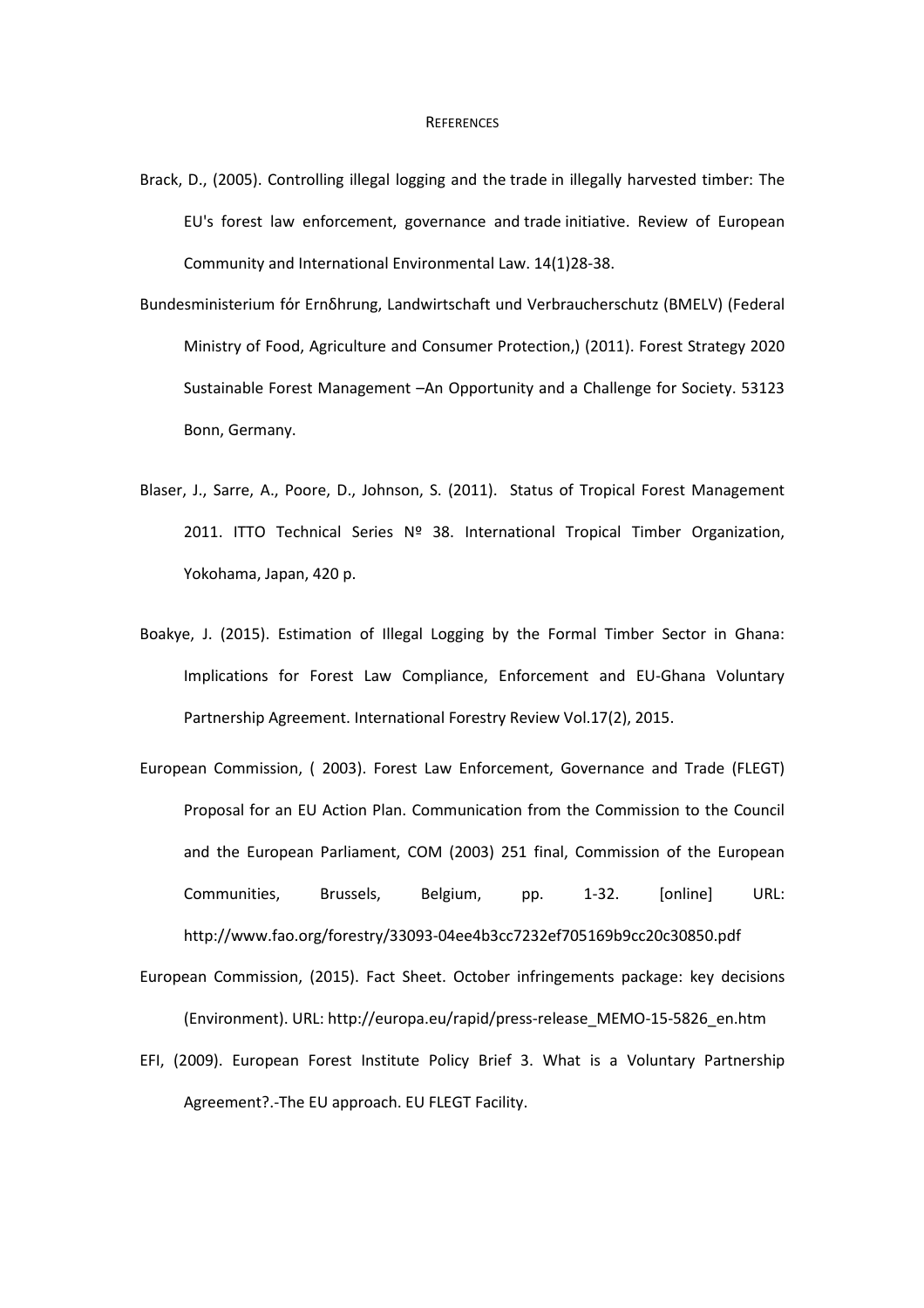- EUROPEAN TIMBER TRADE FEDERATION (ETTF), (2011). Statistics Belgium Timber trade monitoring in support of effective, efficient and equitable operation of the EU Timber Regulation (EUTR).
- EUROSTAT, (2015). Forestry statistics in detail. Statistics Explained (http://ec.europa.eu/eurostat/statistics-explained/) [accessed on 05/2015]
- FAO, (1999). High-Value Markets for Tropical Sawnwood, Plywood and Veneer in the European Community. Food and Agriculture Organizations, Forest Products Division.
- FAO, (2010). Food and Agriculture Organization of the United Nations. Forest products definitions.
- FAOSTAT, (2015). Food and Agriculture Organization of the United Nations (FAO) Available at: http://faostat.fao.org/site/628/default.aspx [access date: May 2015]
- Forest Trends, (2013). EUROPEAN TRADE FLOWS AND RISK Final Draft, January 2013 Forest Trends, Washington DC Forest Industries Intelligence Limited, UK
- Giurca, A. & Jonsson, R. (2015). The opinions of some stakeholders on the European Union Timber Regulation (EUTR): an analysis of secondary sources. iForest (early view): e1 e6 [online 2015-03-19]
- Giurca, A., Jonsson, R., Rinaldi, F., Priyadi, H. (2013). Ambiguity in Timber Trade Regarding Efforts to Combat Illegal Logging: Potential Impacts on Trade between South-East Asia and Europe Forests, 4, 730-750; doi:10.3390/f4040730
- ITTO, (2012). Annual review and assessment of the world timber situation (2012). International Tropical Timber Organization. Yokohama, Japan. Prepared by the Division of Economic Information and Market Intelligence, ITTO.
- ITTO, (2015). International Timber Organization. Annual Review Statistics Database. http://www.itto.int/annual\_review\_output/ [access date: April 2015]